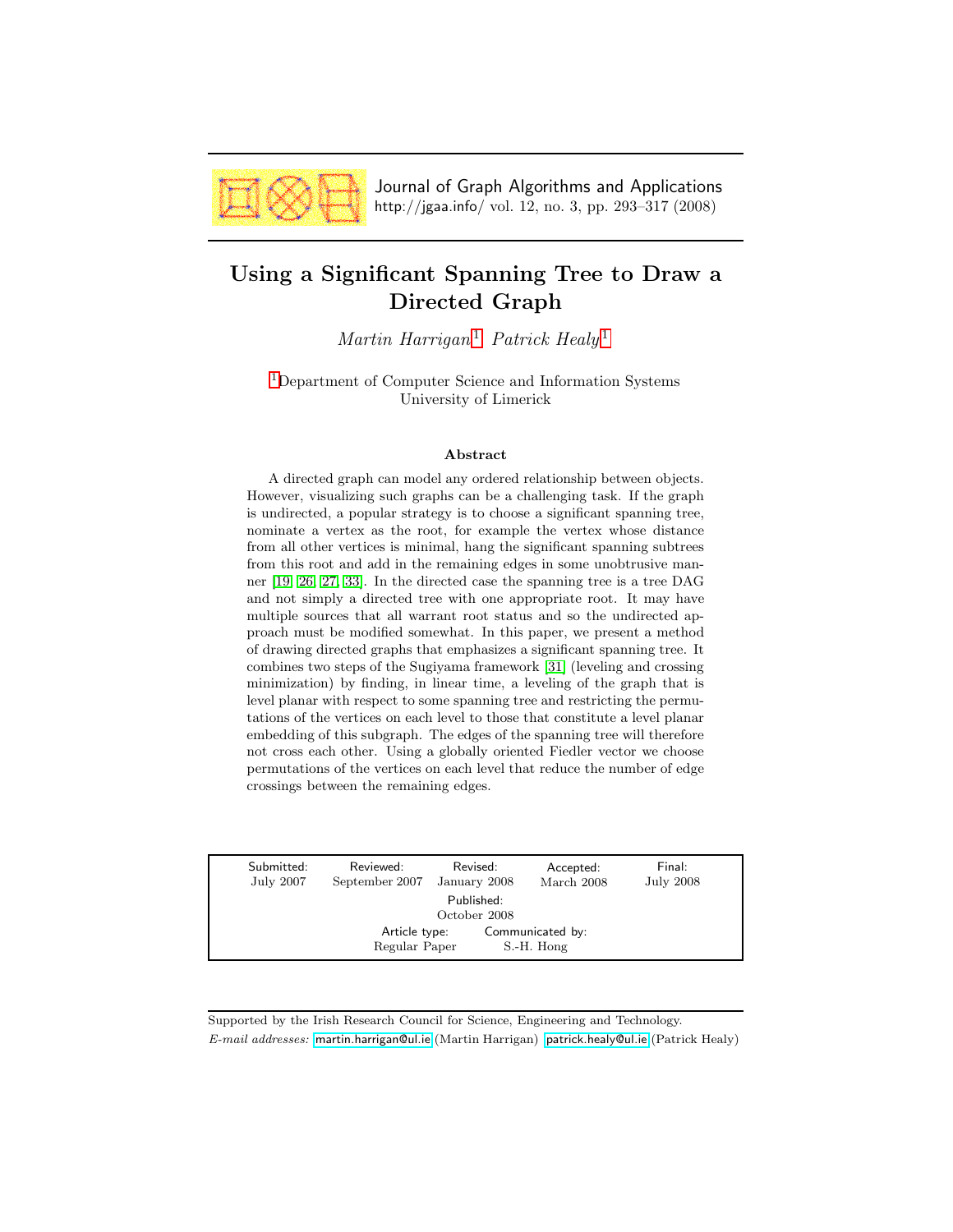## 1 Introduction

A popular strategy when drawing graphs is to extract a spanning tree or hierarchy, draw it using some simpler algorithm and then handle the remaining edges. When the graph is undirected this spanning tree is a free tree and we can nominate some vertex as the root [\[3\]](#page-22-0), draw the spanning tree using the simpler tree drawing algorithms [\[29,](#page-24-2) [32,](#page-24-3) [5\]](#page-22-1) and add in the remaining edges. However, in the directed case the spanning tree is not necessarily a directed tree with one single source; it is a tree DAG (a directed graph without any cycles, directed or undirected) with potentially multiple sources. It is inappropriate to choose one of these vertices arbitrarily as the root and so the simpler tree drawing algorithms are not suitable.

We propose finding a significant spanning tree DAG  $T$  using either domainspecific (e.g. edge weights associated with the graph) or graph-theoretic knowledge. We find a leveling of the graph that is level planar with respect to T by inserting a small number of dummy vertices and restrict the permutations of the vertices on each level to those that constitute a level planar embedding of T. In this way we ensure that any edge crossings in the final drawing do not involve two significant edges. We use a globally oriented Fiedler vector to choose permutations of the vertices on each level that reduce the number of edge crossings between the remaining edges. Our main contributions are: a proof that minimizing the number of dummy vertices, even in a simple 'base case', is NP-Hard, a heuristic method that runs in linear time and a demonstration of how this approach can be used to draw entire directed graphs.

Our approach can be considered a variation of the Sugiyama framework [\[31\]](#page-24-1). This framework temporarily removes any directed cycles by reversing a small number of edges, creates a proper leveling, permutes the vertices on each level to reduce the number of edge crossings and balances the layout. An alternative goal when permuting the vertices on each level is to maximize the size of a level planar subgraph. Even if there are only two levels and the vertices on one are fixed, both the crossing minimization and maximum level planar subgraph problems are NP-Hard [\[11,](#page-22-2) [10\]](#page-22-3) and so heuristics are generally employed. Once we have computed a Fiedler vector, our method efficiently combines the leveling and crossing minimization steps in linear time. We particularly favor our method when we want a spanning tree of the directed graph to be clear and apparent from the drawing.

This paper is organized as follows. We begin with some preliminaries in Sect. [2.](#page-2-0) In Sect. [3](#page-3-0) we show how to choose a significant spanning tree DAG T. In Sect. [4](#page-3-1) we present a recursive algorithm that ensures the level planarity of T by inserting a small number of dummy vertices. This also implies a simple embedding algorithm. In Sect. [5](#page-19-0) we describe a crossing minimization heuristic based on a Fiedler vector and show how it can be combined with the previous step. Section [6](#page-19-1) brings all the parts together to draw the dependency relationship between packages related to the Python programming language and Sect. [7](#page-20-0) gives some concluding remarks.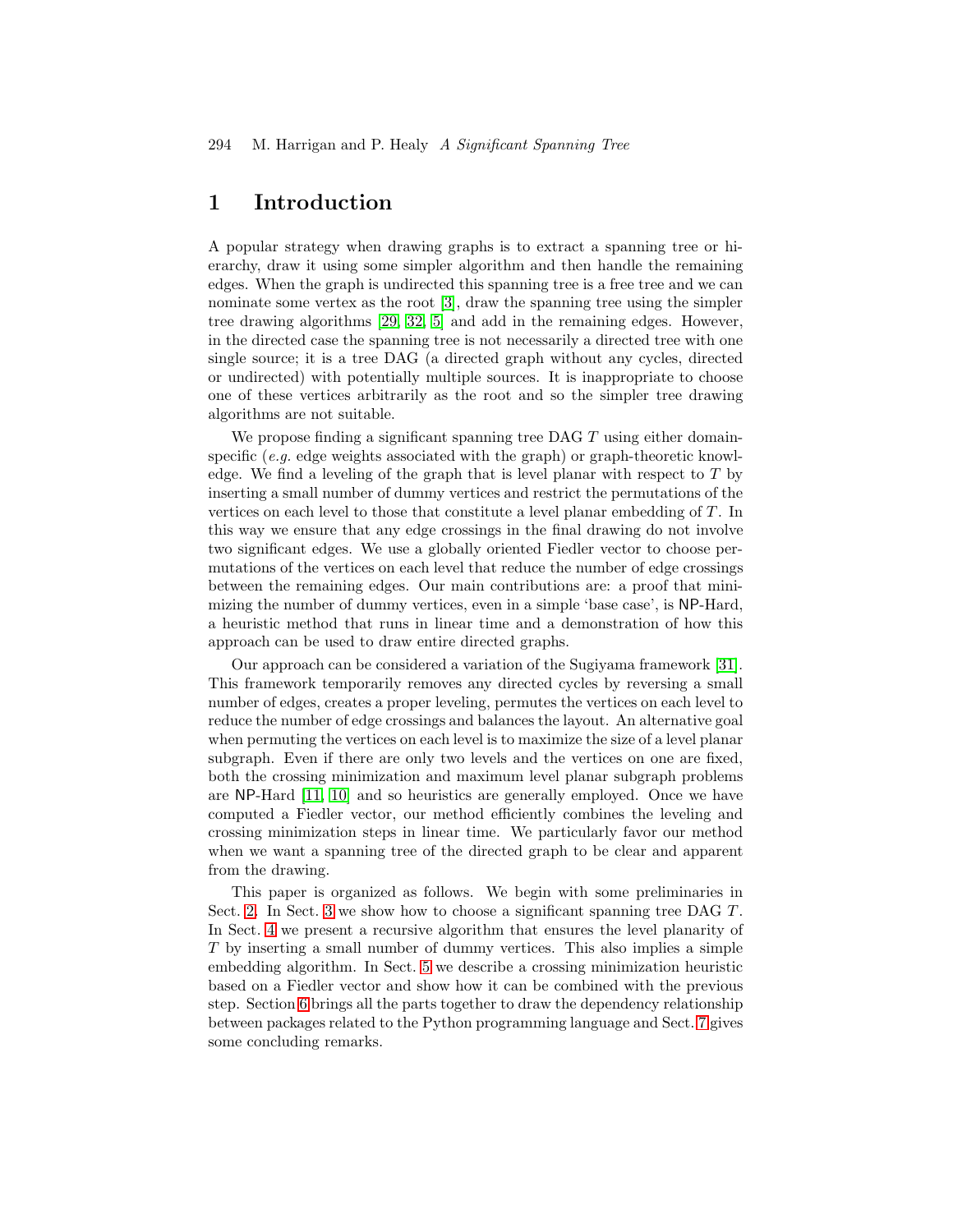

<span id="page-2-1"></span>Figure 1: A non-level planar and level planar drawing of spanning tree DAGs (solid edges). All edges point downwards.

## <span id="page-2-0"></span>2 Preliminaries

A leveling of a directed graph  $G = (V, E)$  is a surjective mapping  $\phi : V \to$  $\{1, 2, \ldots, k\}$  such that  $\phi(v) \geq \phi(u) + 1, \forall (u, v) \in E$ . A leveling is proper if the relation is strictly equality. If a leveling is not proper then we can make it so by inserting dummy vertices along edges than span more than one level. In the following we assume all levelings to be proper. A *level drawing* of  $G$  with leveling  $\phi$  is a drawing in which the vertices in  $\phi^{-1}(j)$ ,  $1 \leq j \leq k$ , are placed on a horizontal level  $l_j$  and the edges are drawn as straight-line segments between the vertices. A level drawing of G with leveling  $\phi$  is *level planar* if no two edges cross except at common endpoints. G with leveling  $\phi$  is level planar if it has a level planar drawing. A level embedding of G with leveling  $\phi$  consists of total orders  $\lt_j$  of the vertices in  $\phi^{-1}(j)$ ,  $1 \leq j \leq k$ . A level embedding is level planar if any level drawing of the graph in which the order of the vertices along  $l_i$ satisfy  $\lt_j, 1 \leq j \leq k$ , is level planar.

Every tree DAG T (a directed graph with no cycles, directed or undirected) has a leveling  $\phi$  such that all edges are directed uniformly. If T with leveling  $\phi$  is not level planar then we can make it so by inserting dummy vertices along appropriate edges (see the spanning tree DAGs in Fig. [1\)](#page-2-1). Accomplishing this with a small number of dummy vertices is the main concern of Sect. [4.](#page-3-1)

The Laplacian  $\mathcal{L}(G)$  of a graph G is a square matrix defined by

$$
\mathcal{L}(G)_{u,v} = \begin{cases} \deg(v) & \text{if } u = v, \\ -1 & \text{if } (u,v) \in E \vee (v,u) \in E, \\ 0 & \text{otherwise.} \end{cases}
$$
 (1)

 $\mathcal{L}(G)$  is positive semi-definite and so its eigenvalues,  $\lambda_1 \leq \ldots \leq \lambda_n$ , are all nonnegative. An eigenvector corresponding to the second smallest eigenvalue is known as a Fiedler vector and can be calculated using power iteration [\[20\]](#page-23-3) on the matrix  $\lambda_n I - \mathcal{L}(G)$  or more efficiently using multi-scale methods [\[13\]](#page-22-4).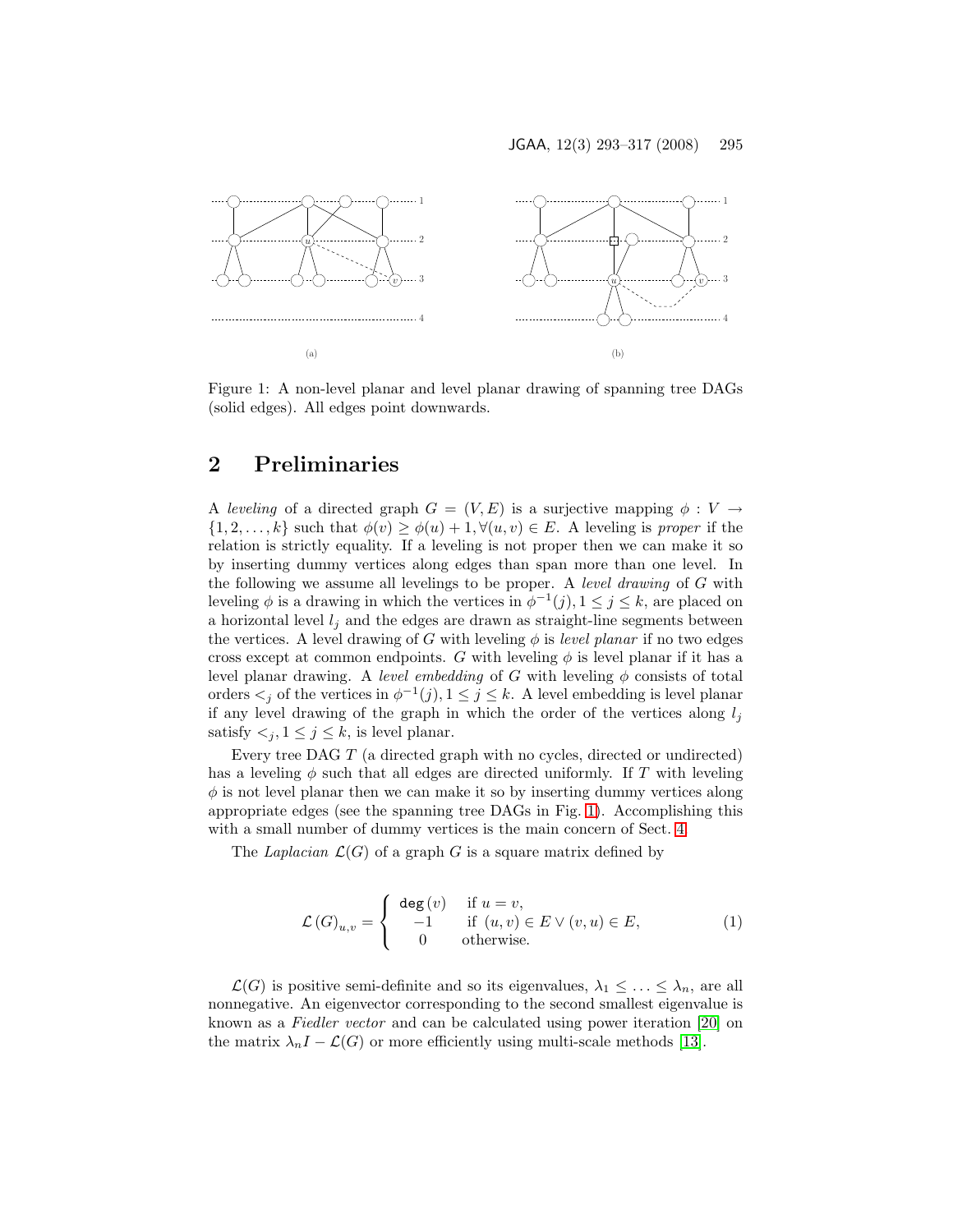296 M. Harrigan and P. Healy A Significant Spanning Tree

## <span id="page-3-0"></span>3 Choosing a Significant Spanning Tree DAG

Let  $G = (V, E)$  be a directed graph. We assume the graph is connected; otherwise we handle each connected component separately. We seek a significant spanning tree DAG  $T = (V, E_T)$  of G, *i.e.* one in which the edges in  $E_T$  are deemed more significant than those in  $E \setminus E_T$ . This can be done using domainspecific knowledge or any of the numerous methods for measuring significance  $(e.g.$  spanning tree algorithms [\[22,](#page-23-4) chap. 2] and structural indices [\[24\]](#page-23-5)). Recently, [\[25\]](#page-23-6) combined a number of measures to find a spanning tree or 'backbone' with a very low average spanner property for the non-tree edges and used it as input to an undirected tree drawing algorithm. The method we choose in this paper is to weight each edge  $(u, v) \in E$  by  $(\vec{x}_u - \vec{x}_v)^2$  where  $\vec{x}$  is a Fiedler vector of  $\mathcal{L}(G)$  and  $\vec{x}_u$  denotes the entry associated with vertex u. T is then a minimum weighted spanning tree DAG of G.

Our choice of T is primarily due to the fact that we will be re-using  $\vec{x}$ later. However, we give two reasons to justify  $T$  as being a somewhat significant spanning tree DAG. Firstly, consider the problem of embedding  $G$  in the line so that all edge lengths are kept short. If the location of  $v \in V$  in the line is  $\vec{x'}_v$ then we want to minimize  $\sum_{(u,v)\in E} (\vec{x'}_u - \vec{x'}_v)^2$  subject to  $\vec{x'} \vec{x'}^T = \vec{1}$  (to avoid the trivial solution of setting  $\vec{x'} = \vec{0}$ . It turns out that a solution is precisely  $\vec{x}$ . Secondly,  $\vec{x}_u$  can be interpreted as a measure of u's 'degree-normalized' eigenvector centrality [\[2\]](#page-22-5) with  $E_T$  comprising the edges that propagate most of this centrality through  $G$ . Eigenvector centrality is a measure of the significance of a vertex in a graph. It assigns relative values to all vertices based on the principle that incident edges from high-value vertices contribute more to the value of the vertex in question than incident edges from low-value vertices [\[24\]](#page-23-5).

However, since the choice of a meaningful spanning tree is crucial, our method is more suited to graphs whose edges are weighted a priori by domainspecific knowledge.

## <span id="page-3-1"></span>4 Ensuring Level Planarity

Level planarity can be tested in  $\mathcal{O}(|V|)$  time using the PQ-tree data struc-ture [\[18,](#page-23-7) [21\]](#page-23-8) or in  $\mathcal{O}(|V|^2)$  time using the simpler Vertex-Exchange Graph [\[16,](#page-23-9) [15\]](#page-23-10). However, extending either method to ensure level planarity for the special case of tree DAGs by inserting a small number of dummy vertices is not obvious.

Our algorithm makeTreeDAGLevelPlanar is based on the recursive nature of a tree DAG. It processes a tree DAG T with leveling  $\phi$  by recursively decomposing T into smaller tree DAGs with fewer vertices of in-degree greater than one. It computes a matrix  $M(T)$  at each step where each column of  $M(T)$  represents the restrictions imposed on the level planarity of T by each smaller tree DAG.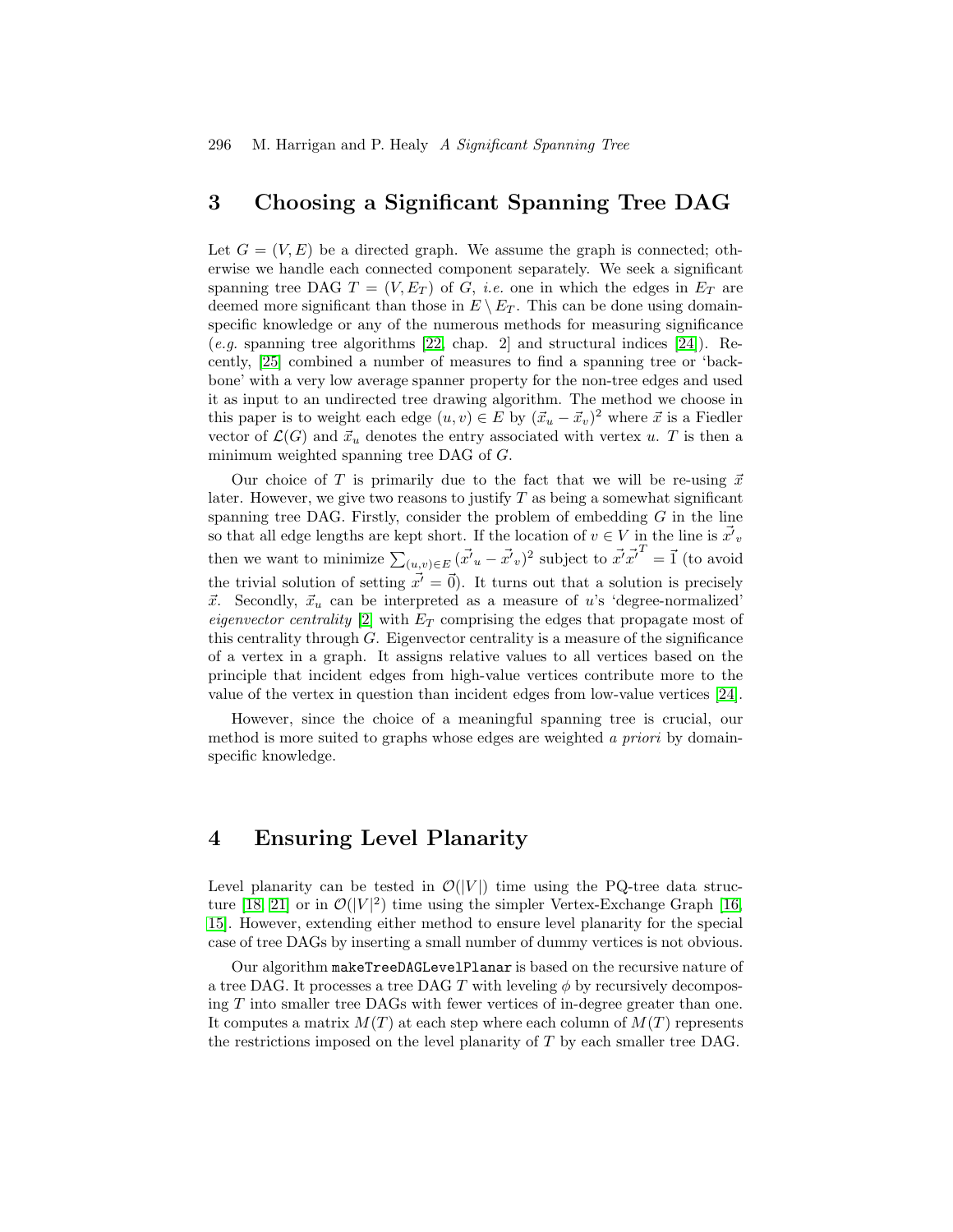

<span id="page-4-0"></span>Figure 2: The base case has exactly one vertex with in-degree greater than one.

#### <span id="page-4-1"></span>4.1 The Base Case

Let  $T = (V, E_T)$  be a tree DAG with leveling  $\phi$  and  $V = \{v \in V : \text{inDeg}(v) > 1\}.$ We assume  $|\mathcal{V}| > 0$  since otherwise T with  $\phi$  is trivially level planar. In the base case  $|V| = 1$  and we let this vertex be r. The outgoing and incoming neighbors of r,  $\mathcal{N}^+(r)$  and  $\mathcal{N}^-(r)$ , join r to the roots and vertices of distinct directed trees respectively (see Fig. [2\)](#page-4-0). We use the notation  $T_v = (V_v, E_v)$  to refer to the maximal subtree that is joined to r through some  $v \in \mathcal{N}^+(r) \cup \mathcal{N}^-(r)$ . To ensure level planarity, we need only insert dummy vertices along edges joining  $\mathcal{N}^-(r)$  to r.

We proceed by populating a matrix  $M(T)$ . For each  $v \in \mathcal{N}^{-1}(r)$  we add a column to  $M(T)$  as follows. We visit each vertex  $v'$  along the (undirected) path from v to the root of its respective tree  $T_v$ . If there exists some vertex w that is a descendant of v' in  $T_v$  such that  $\phi(w) \geq \phi(r)$  then we set the entry in row  $\phi(v')$  of the new column to  $\phi(w)$ . Otherwise we leave the entry empty. We note the edge  $(v, r)$  that corresponds to each column.

 $M(T)$  is a  $k \times |\mathcal{N}^{-}(r)|$  matrix (where k is the number of levels) consisting of partially populated columns of consecutive non-increasing entries. Entries containing 0 are considered 'unpopulated'. The rows with populated entries lie in the range 1 to  $\phi(r) - 1$ . Each row represents the restrictions imposed on the level planarity of T by directed subtrees whose roots lie on the corresponding level. Each column represents the restrictions imposed on the level planarity of T by the corresponding  $T_v$ . From here on, by referring to, say, the first entry in a column, we mean the first populated entry. We use  $first(M(T), j)$ and last $(M(T), j)$  to denote the index of the first and last entries in column j respectively.

In the following lemma we show that if there are at most two entries in any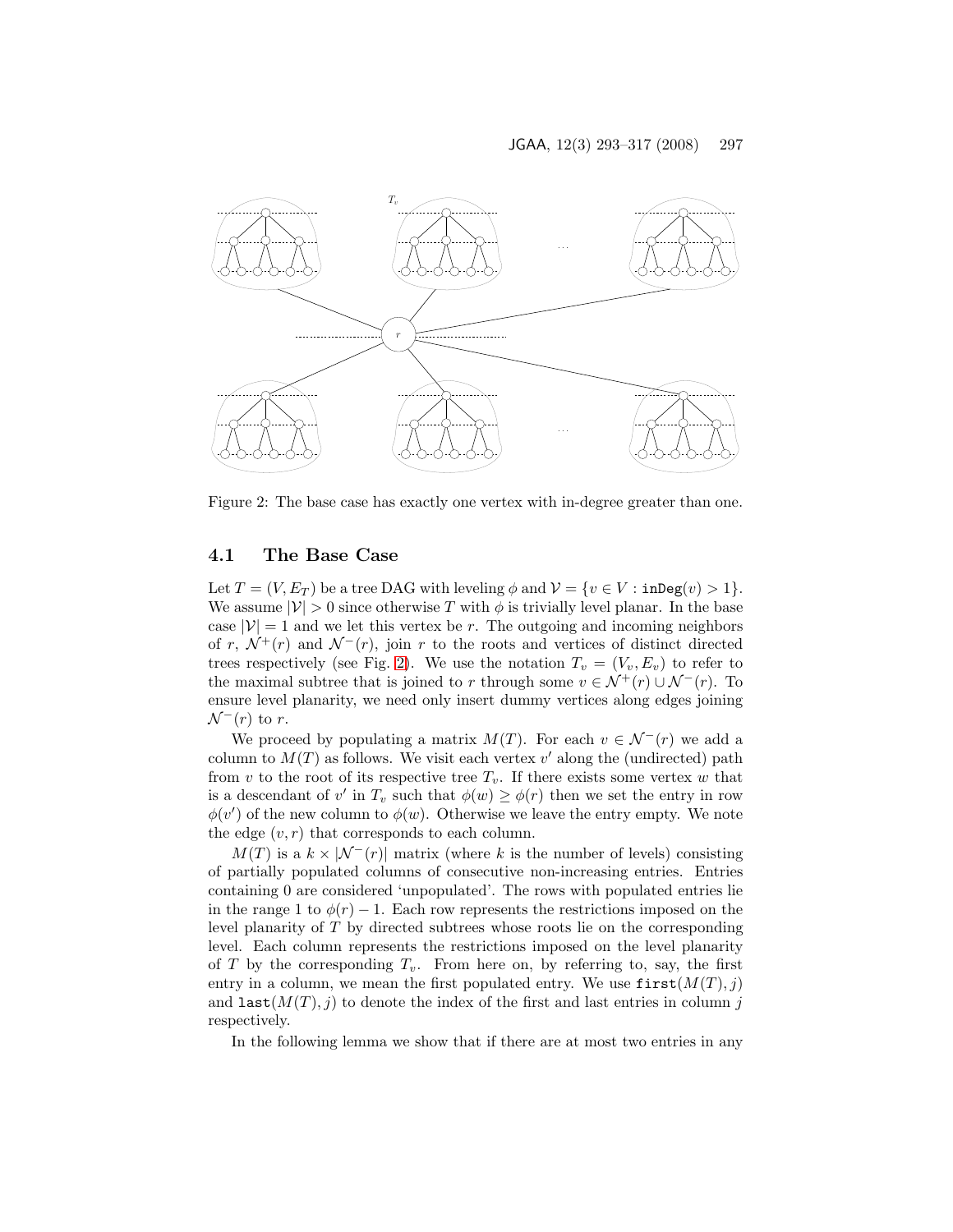

<span id="page-5-0"></span>Figure 3: If row j of  $M(T)$  has more than two (populated) entries then T with leveling  $\phi$  is not level planar.

<span id="page-5-1"></span>one row of  $M(T)$ , each  $T_v$  can 'hang' over one side of r.

**Lemma 1.** If T is a tree DAG with leveling  $\phi$  and has one vertex of in-degree greater than one then T is level planar if and only if  $M(T)$  has at most two (populated) entries in any one row.

**Proof:** Suppose row j of  $M(T)$  has three entries. Let  $\{v_i\} \subseteq \mathcal{N}^{-1}(r)$  and  $T_{v_i} = (V_{v_i}, E_{v_i}), 1 \leq i \leq 3$ , such that  $T_{v_i}$  is a directed tree whose column in  $M(T)$  contains an entry in row j. Let  $v'_i, w_i \in V_{v_i}$  such that  $\phi(v'_i) = j$  and  $\phi(w_i) \geq \phi(r), 1 \leq i \leq 3$ . For any total order  $\lt_j$  of the vertices in  $\phi^{-1}(j)$  there must be at least one crossing in any level drawing of  $T$  (see Fig. [3\)](#page-5-0). However, the crossings are avoidable if there are at most two populated entries in row j. П

To insert a dummy vertex along an edge between some  $v \in \mathcal{N}^{-}(r)$  and r we decrement each entry in the corresponding column, shift the column up one row (adding extra rows to the top of  $M(T)$  if necessary) and repeatedly remove any last entry in the column whose value is now less than  $\phi(r)$ . We call this operation shift  $Up(M(T), i)$  where j is the index of the column to shift.

We wish to apply  $\text{shiftUp}(M(T), i)$  a small number of times so that each row contains at most two entries. Lemma [1](#page-5-1) suggests the following heuristic. Find the last row with more than two entries. Fix two columns whose last entries occur the latest  $(j<sub>L</sub>$  and  $j<sub>R</sub>)$ . If more than two columns meet this criterion, choose two of these whose first entries occur the latest. If more than two columns meet both criteria, then the choice between these columns is arbitrary. Apply shift- $Up(M(T), i)$  to all other columns that have an entry in this row. Then go to the previous row and repeat. Once all the rows have been processed then  $M(T)$ is left with at most two (populated) entries in any one row. Therefore inserting the new dummy vertices into  $T$  ensures level planarity. We will address the time complexity of this process in Sect. [4.4](#page-12-0) and provide a complete worked example in Sect. [4.5.](#page-12-1) Before proceeding to the recursive case, we briefly consider the computational complexity of minimizing the number of dummy vertices for the base case.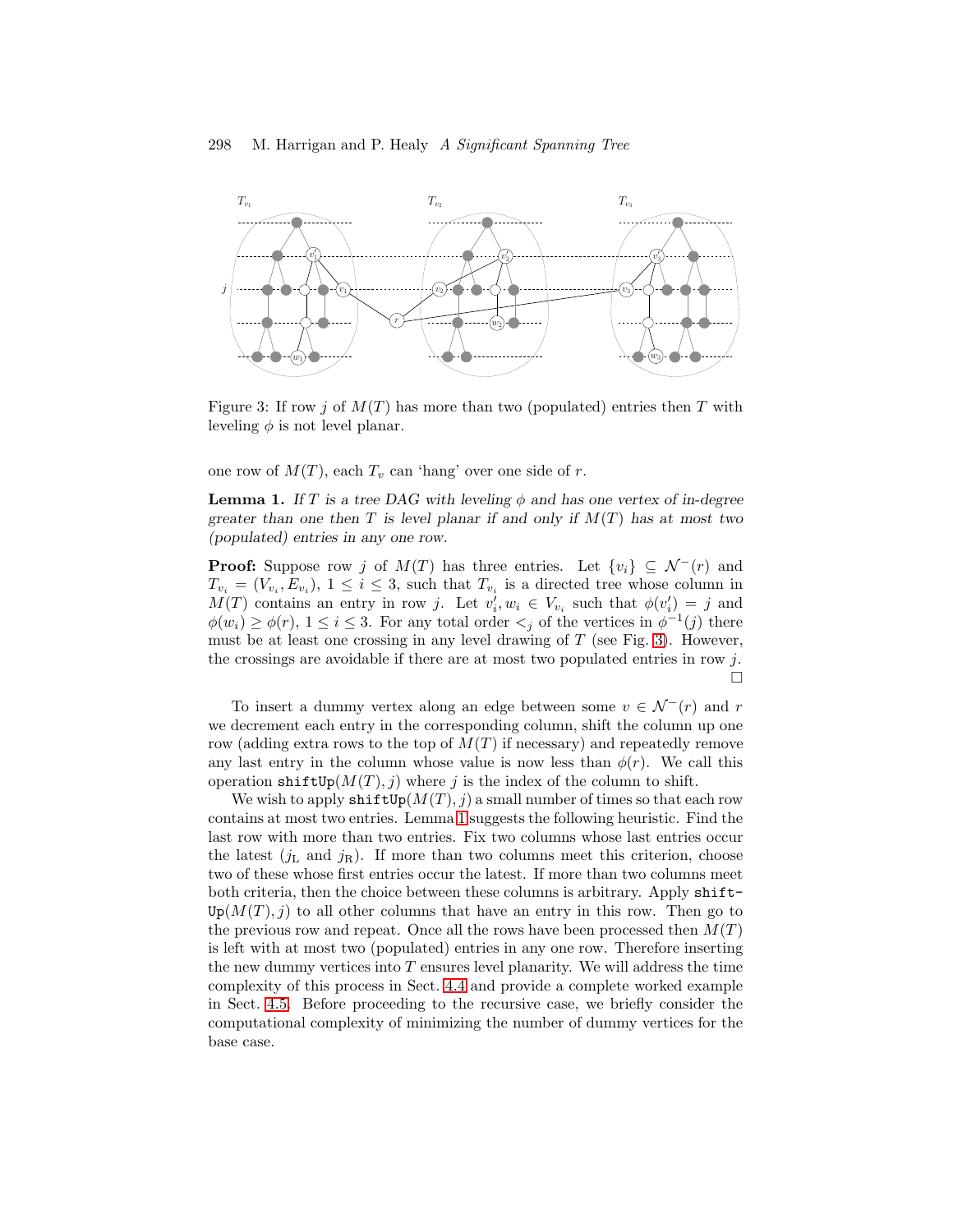#### 4.1.1 Interpreting the Base Case as a Scheduling Problem

The problem of inserting a small number of dummy vertices to ensure the level planarity of  $T$  for the base case can be interpreted as a simple task scheduling problem. There are two identical processors,  $p_L$  and  $p_R$ , where  $p_L$  handles the tasks or columns assigned to  $j_L$  and likewise with  $p_R$  and  $j_R$ . There are at most  $|\mathcal{N}^{-}(r)|$  independent tasks. The tasks are released in the (descending) order specified by  $\texttt{last}(M(T), j)$  where j is the index of the corresponding column. The processing times for each task are the number of entries in the corresponding column but each task has the added peculiarity that making it wait (*i.e.* inserting a dummy vertex) may result in the task becoming temporarily unavailable and requiring a decreased processing time. Our goal is to minimize the sum of the waiting times for all available tasks so we are employing a shortest task first algorithm. This is optimal if the value of each entry is sufficiently large so that the peculiarity does not arise.

This interpretation shows the difficulty in minimizing the number of dummy vertices even for the base case. The peculiarity we referred to involves tasks with time dependent processing times: the length of the task depends on the time at which it is started. In classical task scheduling theory, task processing times are constant; however, there is a growing interest in scheduling models with time-dependent processing times, see, e.g. the survey of [\[1\]](#page-22-6). We are particularly interested in a result of [\[7\]](#page-22-7). They prove that minimizing the total length of a schedule (the 'makespan') for a set of tasks on one processor with arbitrary release times and whose processing times decrease linearly at individual rates with respect to their starting times is strongly NP-Hard. The problem can be stated more formally as follows:

Problem 1 (MIN-MAKESPAN). We are given a set of n independent tasks  ${T<sub>j</sub>}$ . Each task  $T<sub>j</sub>$  has a release time  $r<sub>j</sub>$ , an initial processing time  $\alpha<sub>j</sub>$  and a decreasing processing rate  $w_j$ .  $r_j$ ,  $\alpha_j$  and  $w_j$  are all rational numbers. If a task  $T_j$  is scheduled to start at time  $s_j \geq r_j$ , then its actual processing time is  $\alpha_j - w_j s_j \geq 0$ . We wish to find a schedule on one processor that minimizes the makespan,  $\sum_{i=1}^{n} p_i$ .

[\[7\]](#page-22-7) proved that:

#### Theorem 2. [\[7\]](#page-22-7)

MIN-MAKESPAN is strongly NP-Hard.

We can formally state our problem as:

Problem 3 (MIN-DUMMY-VERTICES). Given a tree DAG T with leveling  $\phi$  and exactly one vertex of in-degree greater than one, find a minimum number of dummy vertices to ensure level planarity.

This brings us to our result:

Theorem 4. MIN-DUMMY-VERTICES is NP-Hard.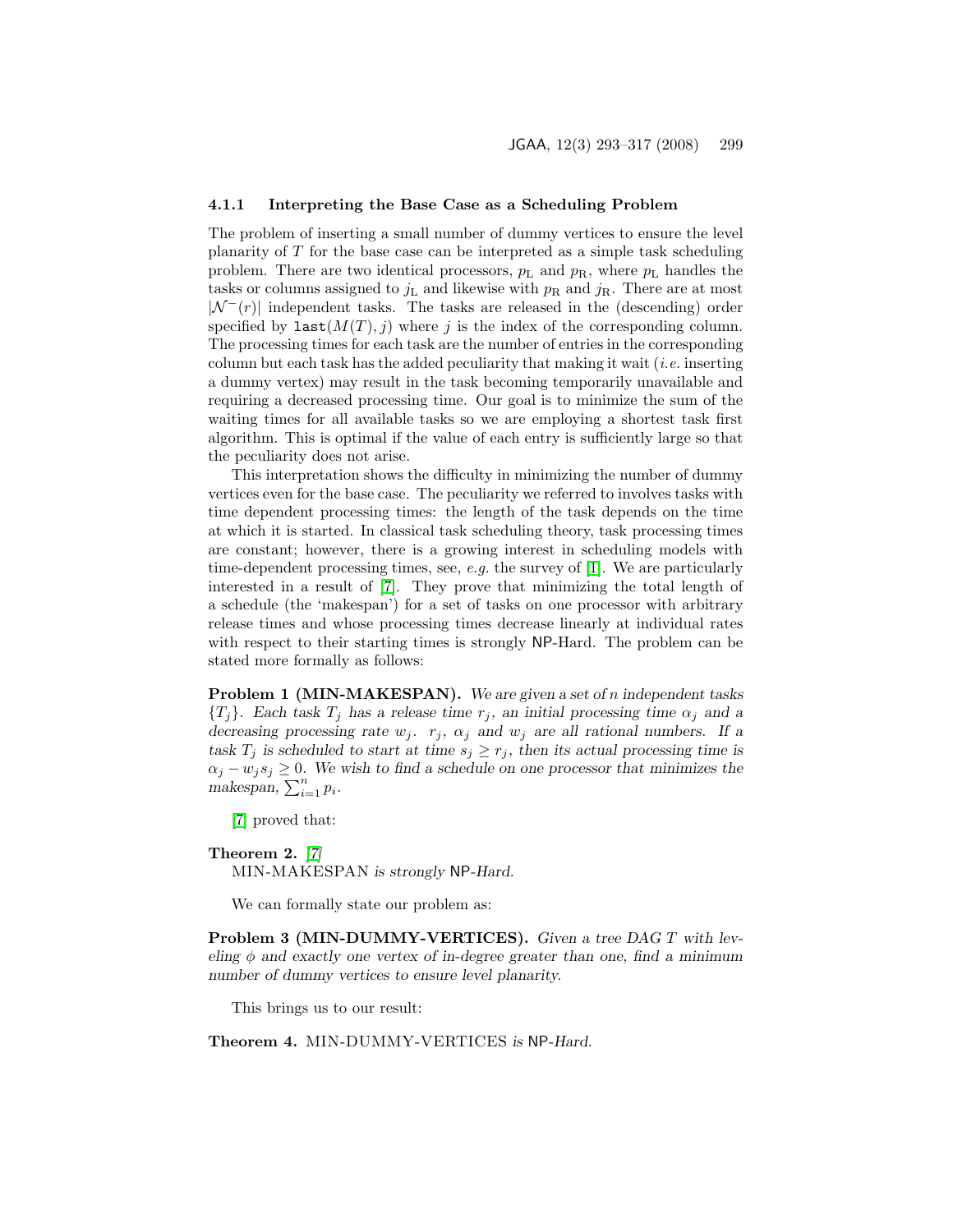

<span id="page-7-0"></span>Figure 4: Every possible start time  $s_j \geq r_j$  for a task  $T_j$  such that the actual processing time is greater than zero contributes a single directed tree to T .

Proof: We reduce MIN-MAKESPAN to MIN-DUMMY-VERTICES. The parameters in MIN-MAKESPAN may be rational so we first scale them up to integers. Then, for each task  $T_j$ , we add a group of directed trees to a tree DAG T. Every possible start time  $s_j \geq r_j$  such that the actual processing time  $\alpha_i - w_i s_j > 0$  contributes a single directed tree to this group.

More specifically, we create a tree DAG  $T$  with one vertex  $r$  of in-degree greater than one. T has a leveling  $\phi$  with both macro- and micro-levels. The macro-levels are numbered 1 to  $M = \max_j {\alpha_j - w_j r_j} + 2$ . There are  $\mu =$  $\max_j {\{\alpha_j - w_j r_j\}}$  micro-levels in between each pair of consecutive macro-levels. We refer to a macro-level as being the  $p<sup>th</sup>$  macro-level and to a micro-level as being the  $q^{\text{th}}$  micro-level above or below the  $p^{\text{th}}$  macro-level,  $\forall 1 \leq q \leq \mu$  and  $1 \leq p \leq M$ . We place r on the  $M-1$ <sup>th</sup> macro-level.

For each task  $T_j$ , we add a group of directed trees to T and join each one to r as follows. We add a directed tree for every possible start time  $s_j \geq r_j$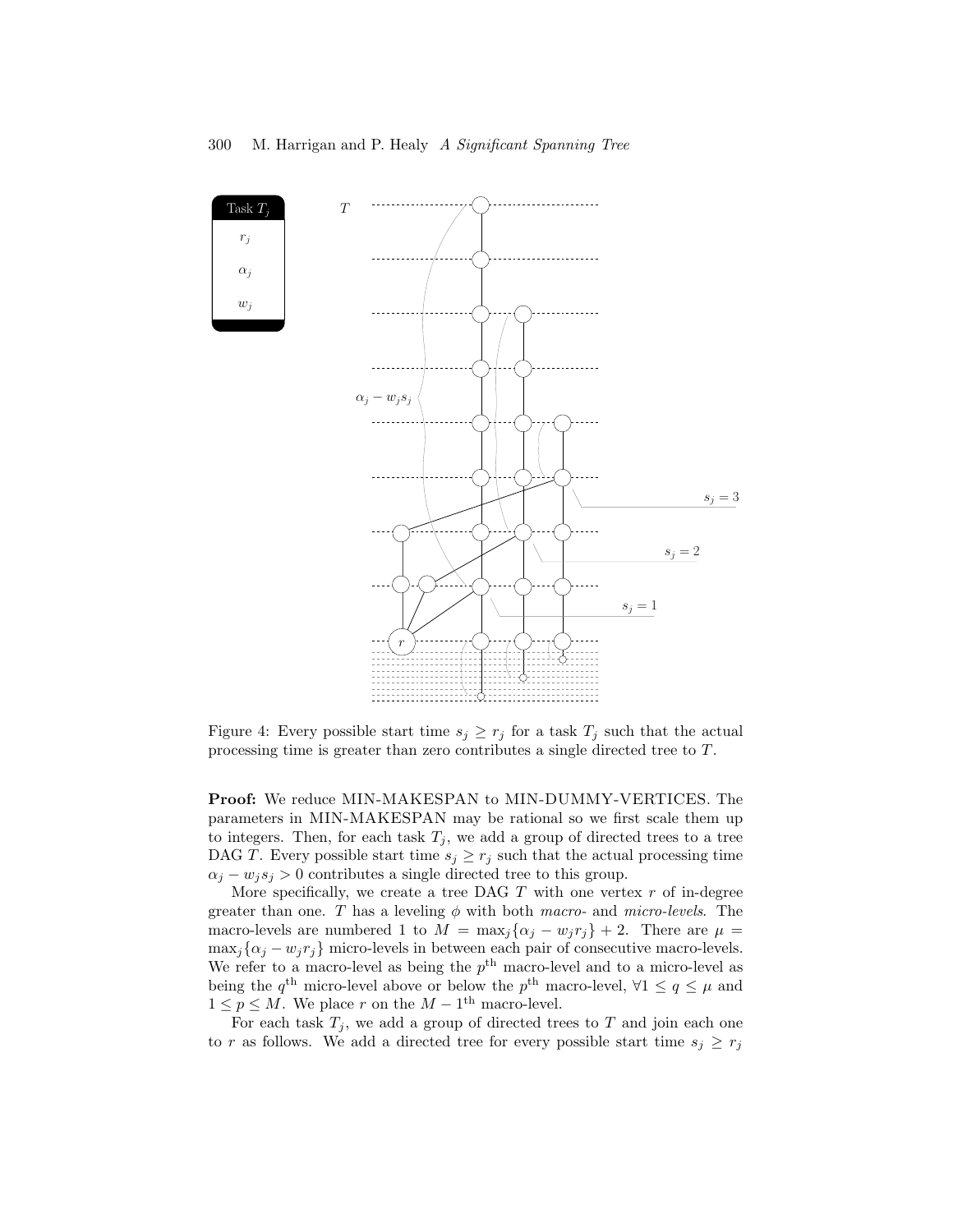

<span id="page-8-0"></span>Figure 5: The three tasks  $T_1$ ,  $T_2$  and  $T_3$  contribute three groups of directed trees to T.

such that the actual processing time  $\alpha_j - w_j s_j > 0$ . We place the root of this directed tree on the  $M - (\alpha_j - w_j s_j) - s_j - 1$ <sup>th</sup> macro-level, extend a branch down to a vertex on the  $M - s_j - 1$ <sup>th</sup> macro-level, then extend one branch from here to join r and another down to a vertex on the  $(\alpha_j - w_j s_j)$ th micro-level below the  $M - 1$ <sup>th</sup> macro-level. Figure [4](#page-7-0) exemplifies this process for one task which results in the addition of three directed trees to  $T$ .

We repeat this process for each task. Figure [5](#page-8-0) shows three groups of directed trees representing three tasks; the first having two directed trees, the second having three and the third having just one.

Finally, when the groups of directed trees for each task have been added, we add one last directed tree. We place the root of this tree on the 1<sup>st</sup> macro-level, extend a branch to a vertex on the  $M - 2<sup>th</sup>$  macro-level, then extend one branch from here to join r and another down to a vertex on the  $M<sup>th</sup>$  macro-level. In effect, this directed tree keeps one of the two 'processors' (sides of r),  $p<sub>L</sub>$  or  $p<sub>R</sub>$  $(j_{\text{L}}$  or  $j_{\text{R}})$ , occupied throughout. This is required since MIN-MAKESPAN is formulated in terms of one processor.

Within each group of directed trees for some task  $T_j$ , at most one directed tree can 'hang' on the free side of r. All others will be pushed up by the insertion of dummy vertices. The macro-level of the only degree-3 vertex in this directed tree,  $M - s_j - 1$ , determines the scheduled starting time  $s_j$  of the task  $T_i$ . This directed tree then occupies the free side of r for a number of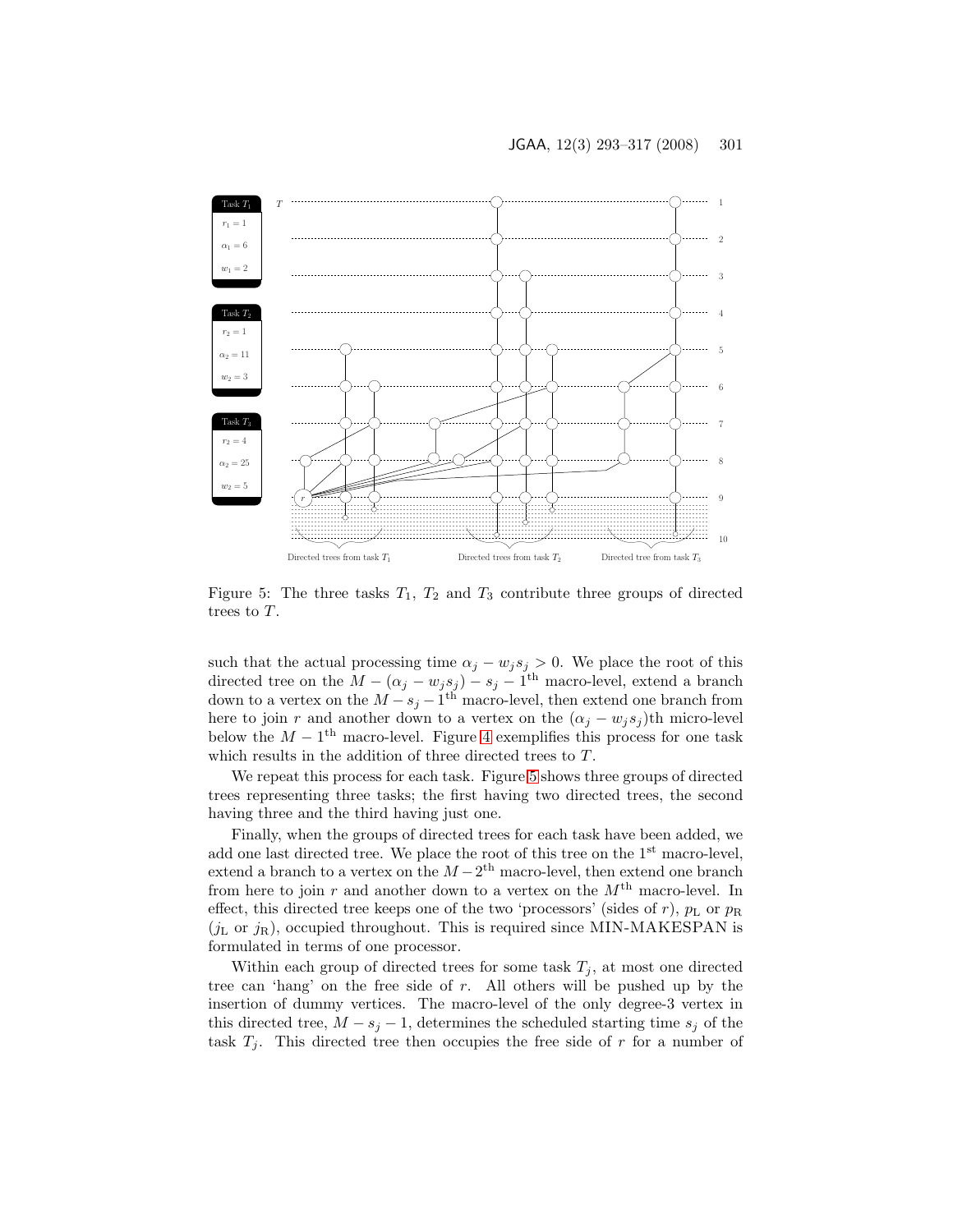#### 302 M. Harrigan and P. Healy A Significant Spanning Tree

macro-levels equivalent to the duration of its processing time,  $\alpha_j - w_j s_j$ . If all the directed trees in the group are pushed up then the task  $T_j$  is never started and its processing time is left decay to zero.

The final uppermost occupied macro-level of  $T$  determines the makespan of the schedule. If we minimize the number of dummy vertices then we are keeping this level as low as possible. The total number of vertices in  $T$  is bounded by a polynomial in the parameters of MIN-MAKESPAN and, since MIN-MAKESPAN is strongly NP-Hard, our theorem follows.

 $\Box$ 

### <span id="page-9-0"></span>4.2 The Recursive Case

We now return to the recursive case of algorithm makeTreeDAGLevelPlanar. If  $|V| > 1$  then we choose some  $r \in V$  that maximizes  $\phi(r)$ . Note that the order in which we choose each  $r$  can be pre-computed. We proceed as before by populating a matrix  $M(T)$ . However, if any  $T_v$  is not a directed tree, we need to recursively ensure its level planarity. Let  $M(T_v)$  be the final matrix associated with  $T_v$ . We populate a new column  $j_{T_v}$  of the present matrix  $M(T)$  in two steps. Firstly, we visit each vertex  $v'$  along the (undirected) path from  $v$  to its earliest ancestor whose in-degree is anything other than one and set the entries as in the base case. Secondly, we populate column  $j_{T_v}$  of  $M(T)$  bottom-up by setting  $M(T)_{i,j_{T_v}}$  to

<span id="page-9-1"></span>
$$
\begin{cases}\n\max(maxRow, maxCol) & \text{if } M(T)_{i,j_{T_v}} > 0 \land maxRow > 0 \\
maxCol & \text{if } M(T)_{i,j_{T_v}} > 0 \land maxRow = 0 \\
0 & \text{if } M(T)_{i,j_{T_v}} = 0 \land maxRow = 0\n\end{cases}
$$
\n(2)

where  $maxRow = \max_j M(T_v)_{i,j}$  and  $maxCol = \max_{i'} M(T)_{i',j_{T_v}}$ . This new column can be considered a substitute that is at least as restrictive as  $T_v$  on the level planarity of T.

An additional complication occurs if some  $T_v$  smothers r (see Fig. [6](#page-10-0) for a typical example). In this case  $T_v$ , whose level planarity we have already ensured, has three vertices  $r_{T_v}, w_{\text{L}}, w_{\text{R}} \in V_v$  such that  $r_{T_v}$  has in-degree greater than one,  $\phi(w_L), \phi(w_R) \ge \phi(r)$  and the least common ancestors of the pairs  $w_L$ ,  $r_{T_v}$  and  $r_{T_v}$ ,  $w_R$  are on the same level. In other words, in any level planar drawing of  $T_v$ the undirected paths from  $r_{T_v}$  to  $w_L$  and from  $r_{T_v}$  to  $w_R$  'hang' on either side of r.

In terms of  $M(T)$ ,  $T_v$  smothers r if  $M(T)$  has more than one entry in any one row whose index is less than  $\phi(r_{T_v})$  and whose value is greater than or equal to  $\phi(r)$ . The solution is much the same as in the base case where we were required to shift the columns so that each row was left with at most two entries. We start with the last row with more than one entry whose index is less than  $\phi(r_{T_v})$  and whose value is greater than or equal to  $\phi(r)$ . Using the same criteria as before, we fix one column  $(j_F)$  and apply shift  $Up(M(T_v), j)$  to the others.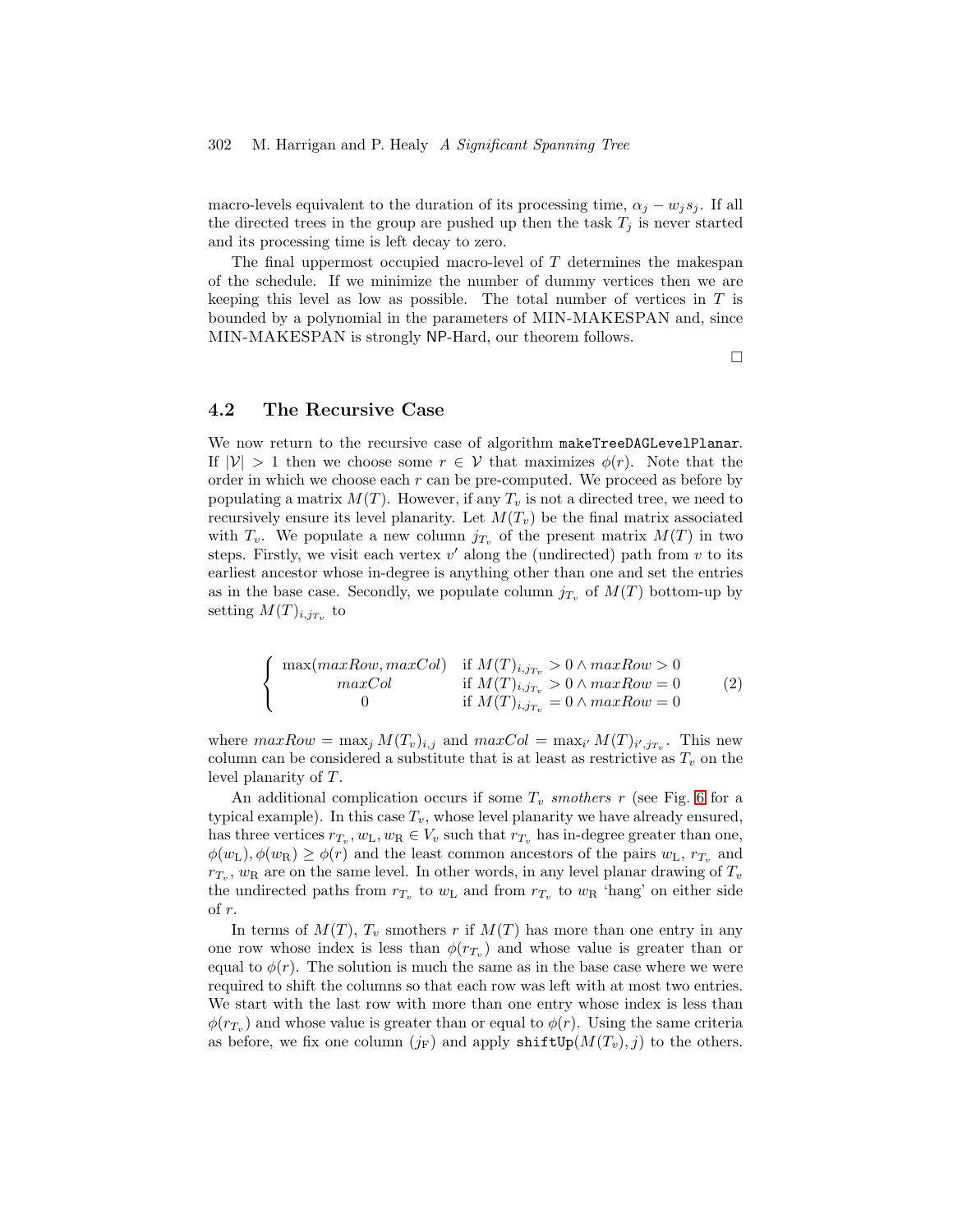

<span id="page-10-0"></span>Figure 6:  $T_v$  is smothering r.

Then go to the previous row and repeat.

<span id="page-10-3"></span><span id="page-10-2"></span><span id="page-10-1"></span>Algorithm 1: makeTreeDAGLevelPlanar **Input:**  $T = (V, E_T), \phi$ Output:  $M(T)$ 1  $M(T) \leftarrow empty;$ 2  $col \leftarrow 1$ ; **3** Choose  $r \in \{v \in V : \text{inDeg}(v) > 1\}$  that maximizes  $\phi(r)$ ; 4 foreach  $v \in \mathcal{N}^-(r)$  do 5 while  $v \neq empty$  do 6 entry  $\leftarrow \phi(v)$  + height(the tree in  $T_v$  rooted at v); 7 if  $entry \geq \phi(r)$  then 8  $\bigcup M(T)_{\phi(v),col} \leftarrow entry;$ 9  $\vert \vert v \leftarrow \texttt{parent}(v);$  /\*  $empty \text{ if } \texttt{inDeg}(v) \neq 1 \text{ */}$ 10 if  $T_v$  is not a directed tree then 11  $M(T_v) \leftarrow$  makeTreeDAGLevelPlanar $(T_v, \phi)$ ; 12 | Use shortest task first heuristic when applying  $\text{shiftUp}(M(T_v), j)$ to leave at most one (populated) entry in certain rows of  $M(T_v)$ (see Sect. [4.2\)](#page-9-0); 13 Combine  $M(T_v)$  into column *col* of  $M(T)$ ; 14  $col \leftarrow col + 1;$ 15 Use shortest task first heuristic when applying  $\text{shiftUp}(M(T), j)$  to leave at most two (populated) entries in any one row of  $M(T)$  (see Sect. [4.1\)](#page-4-1); 16 return  $M(T)$ ;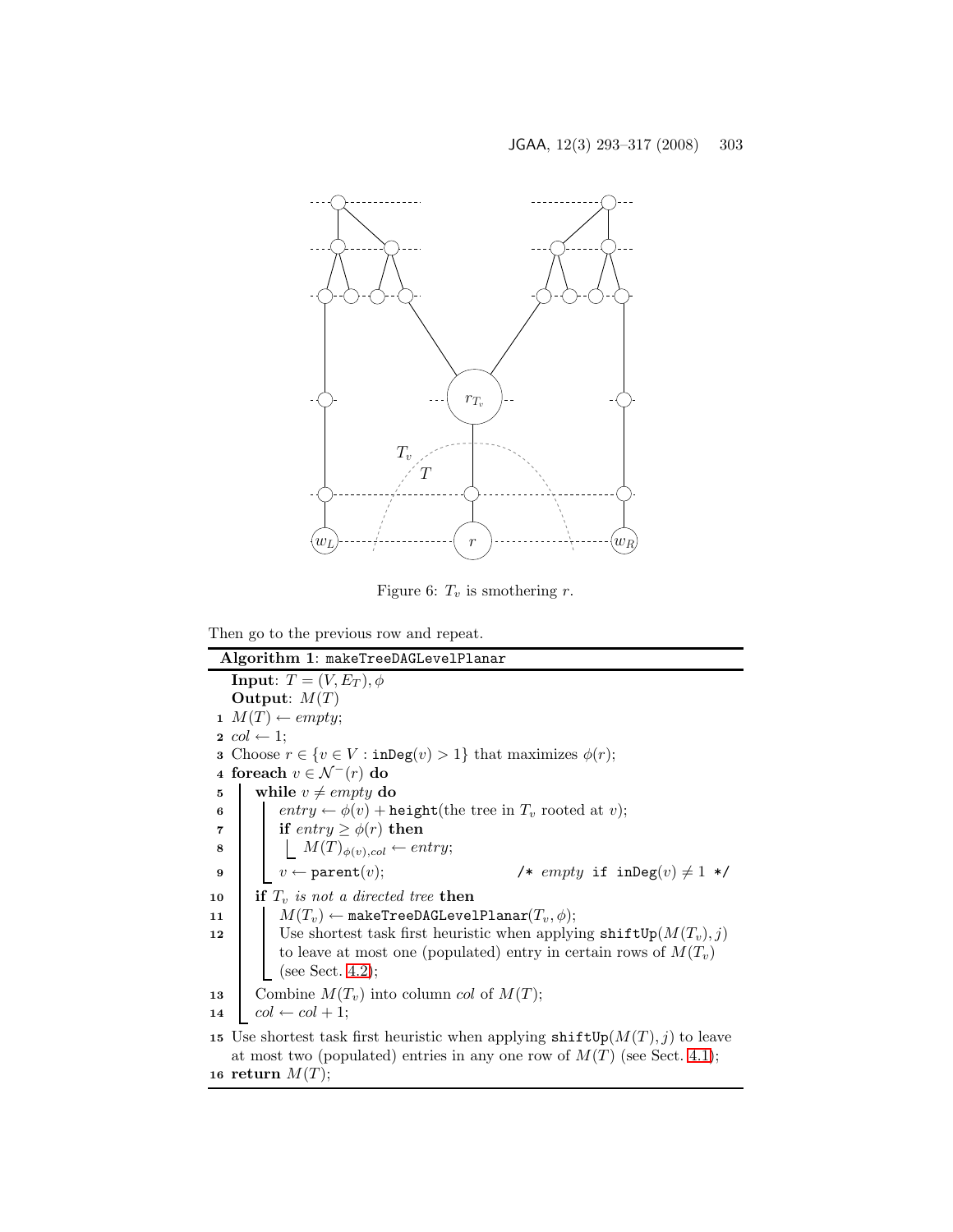#### 304 M. Harrigan and P. Healy A Significant Spanning Tree



<span id="page-11-0"></span>Figure 7: The four MLNP tree patterns: (a)  $P_1$  (b)  $P_2$  (c)  $P_3$  (d)  $P_4$ .

#### 4.3 Proof of Correctness

In this section we prove the correctness of our algorithm, makeTreeDAGLevel-Planar. Before this we introduce the concept of level non-planar patterns.

A pattern is a set of graphs that are homeomorphically equivalent. Any graph matching a level non-planar pattern (LNP) is itself level non-planar. Removing any edge from a graph that matches a *minimum level non-planar pattern* (MLNP) results in a graph that is level planar. [\[8\]](#page-22-8) provided three MLNPs for hierarchies and proved their necessity and sufficiency. [\[17\]](#page-23-11) refined these to cover all leveled graphs but their characterization was shown to be incomplete. [\[12\]](#page-22-9) have completed the characterization for leveled trees. The four MLNP patterns for trees,  $P_1$ ,  $P_2$ ,  $P_3$  and  $P_4$ , which are formally described in the work of [\[12\]](#page-22-9) are shown in Fig. [7.](#page-11-0) A tree T with leveling  $\phi$  is level non-planar if and only if T has a subtree matching one of the MLNPs  $P_1$ ,  $P_2$ ,  $P_3$ , or  $P_4$ . We use this result as the basis for our proof of correctness.

**Theorem 5.** Given a tree DAG T with leveling  $\phi$ , the algorithm makeTreeDAGLevelPlanar $(T, \phi)$  inserts dummy vertices to ensure level planarity.

**Proof:** We show that every subtree of T matching one of the MLNPs  $P_1$ ,  $P_2$ ,  $P_3$ , or  $P_4$  will have dummy vertices inserted so that it no longers matches any MLNP.  $P_1$  has three vertices of in-degree greater than one. makeTreeDAGLevel-Planar will recurse to the tree dag whose root has the lowest  $\phi(r)$ . This tree dag is level planar and will be combined into a single column and added to the tree dag whose root has the next lowest  $\phi(r)$ . This causes smothering and requires the insertion of dummy vertices (see Fig.  $(8(a))$ ) to ensure level planarity. Finally, this will be combined into a single column and added to the tree dag whose root has the next lowest  $\phi(r)$ . We have now traversed the entire pattern  $P_1$  but the insertion of the dummy vertices has made it level planar. Analogous arguments handle subtrees of T that match  $P_2$ ,  $P_3$ , or  $P_4$  (see Fig. [8\(](#page-12-2)b) - (d)).  $\Box$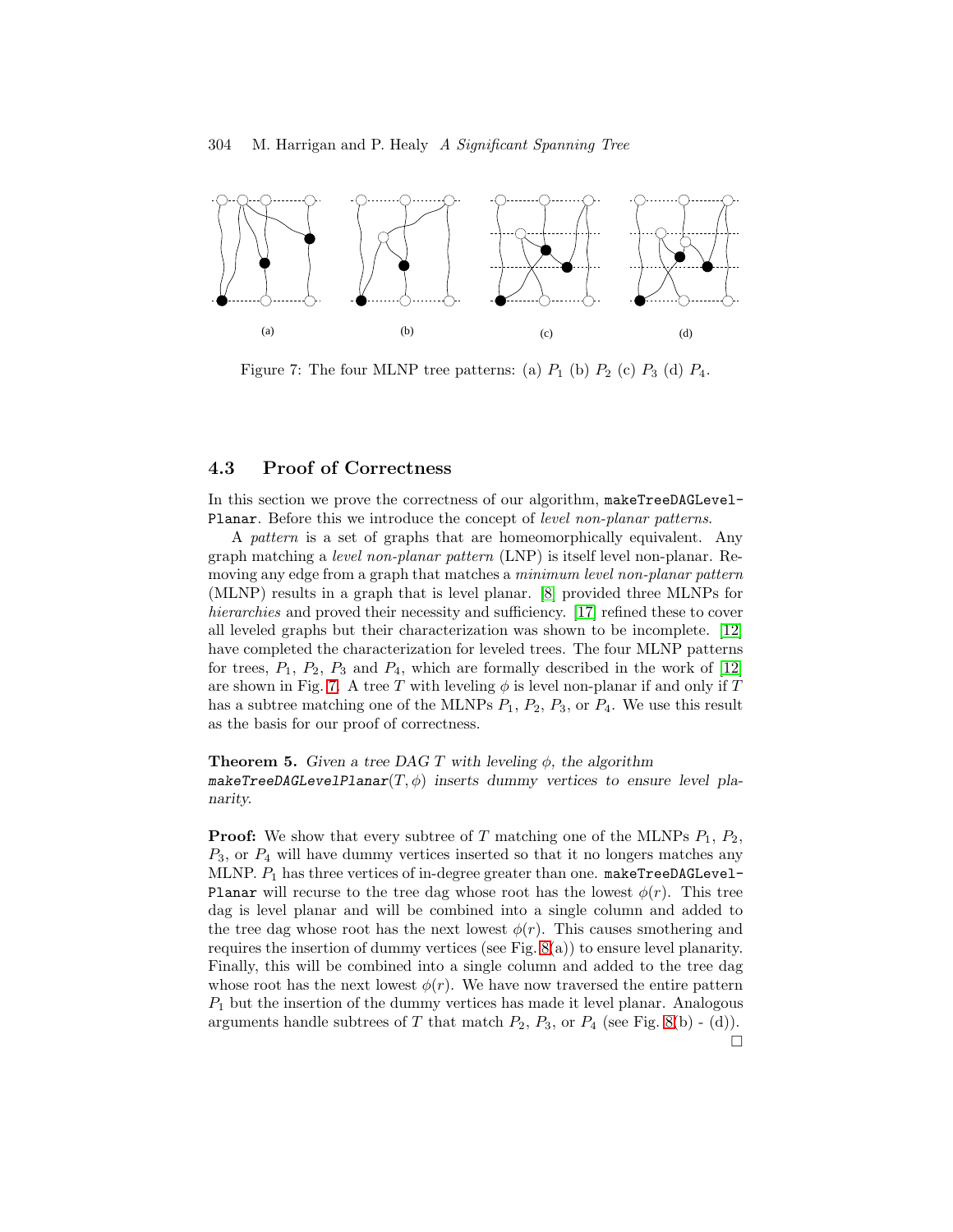

<span id="page-12-2"></span>Figure 8: The four MLNP tree patterns with dummy vertices inserted: (a)  $P_1$ (b)  $P_2$  (c)  $P_3$  (d)  $P_4$ .

### <span id="page-12-0"></span>4.4 Implementation

By storing  $M(T)$  in sparse form, makeTreeDAGLevelPlanar can be modified to run in  $\mathcal{O}(|V|)$  time. For each column, we list an *edge identifier*, an *offset*, the index of the first row where the column has a populated entry, the number of pairs of entries and the entries themselves (see Fig. [9\)](#page-13-0). The edge identifier is the edge into which we insert dummy vertices when applying  $\texttt{shiftUp}(M(T), j)$ . The offset is used by  $\text{shiftUp}(M(T), i)$  to update all entries in the column in constant time. When a column is shifted up the offset is first decremented. The entries are encoded as pairs of values where the first is the number of times the second value appears consecutively, e.g. the entries  $8, 7, 7, 5, 5$  are encoded as  $1, 8, 2, 7, 2, 5$ . If a column with those values is shifted up for the first time we set its offset to −1 and, if the second value in the last pair plus the offset is less than  $\phi(r)$ , we remove the last pair from the entries and decrement the number of distinct entries. The sparse form allows the  $first(M(T), i)$ , last $(M(T), i)$ and shiftUp( $M(T), j$ ) operations to be performed in  $\mathcal{O}(1)$  time.

The shortest task first heuristics (Lines [12](#page-10-1) and [15](#page-10-2) of Algorithm [1\)](#page-10-3) can easily be implemented using two nested for loops. However, we need only visit the populated entries in each matrix. Using the sparse form of  $M(T)$  in Line [12](#page-10-1) we can sort the columns in descending order by  $\texttt{last}(M(T_v), j)$  using bucket sort (since the range of values is the range of levels occupied by the graph and must be less than or equal to the number of vertices) and then process each bucket from left to right as follows. Choose one of the columns with the greatest first( $M(T_v)$ , j) to be j<sub>F</sub>, apply shiftUp( $M(T_v)$ , j) to the other columns and add them to the next bucket. A similar approach can be used in Line [15](#page-10-2).

### <span id="page-12-1"></span>4.5 A Worked Example

In this section we illustrate the workings of makeTreeDAGLevelPlanar with an example. Consider the tree DAG T in Fig. [10.](#page-14-0) It has two vertices of in-degree greater than one, namely  $r_1$  and  $r_2$ . The algorithm visits  $r_1$  but finds that one of its neighbors in  $\mathcal{N}^-(r_1)$  is a tree DAG and needs to recursively ensure its level planarity first. After traversing the (undirected) paths from each  $v \in \mathcal{N}^{-}(r_2)$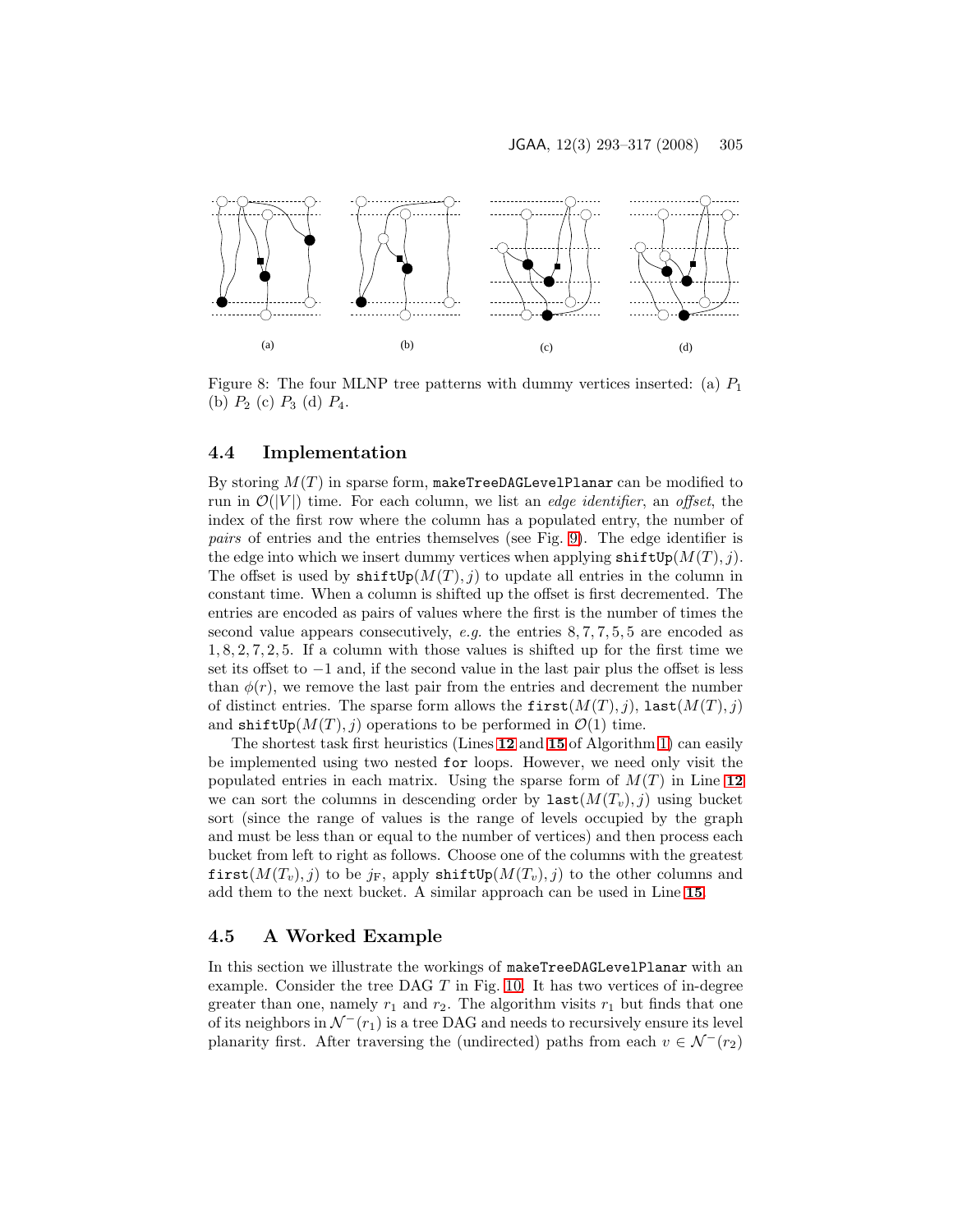

<span id="page-13-0"></span>Figure 9:  $M(T)$  can be stored in a sparse form.

to the roots of their respective trees, we get a matrix for the sub-tree DAG T' (the graph induced by the shaded vertices in Fig. [10\)](#page-14-0):

$$
M(T') = \begin{bmatrix} (v_1, r_2) & (v_2, r_2) & (v_3, r_2) & (v_4, r_2) \\ 1 & 6 & 6 & 7 \\ 2 & 6 & 6 & 7 \\ 7 & 5 & 5 & 8 \\ 5 & 7 & 5 & 10 \\ 10 & 10 & 10 & 10 \\ 21 & 10 & 10 & 10 \\ 31 & 10 & 10 & 10 \\ 11 & 10 & 10 & 10 \\ 12 & 10 & 10 & 10 \\ 13 & 10 & 10 & 10 \\ 14 & 10 & 10 & 10 \\ 15 & 10 & 10 & 10 \\ 16 & 10 & 10 & 10 \\ 17 & 10 & 10 & 10 \\ 18 & 10 & 10 & 10 \\ 19 & 10 & 10 & 10 \\ 10 & 10 & 10 & 10 \\ 11 & 10 & 10 & 10 \\ 12 & 10 & 10 & 10 \\ 13 & 10 & 10 & 10 \\ 14 & 10 & 10 & 10 \\ 15 & 10 & 10 & 10 \\ 16 & 10 & 10 & 10 \\ 17 & 10 & 10 & 10 \\ 18 & 10 & 10 & 10 \\ 19 & 10 & 10 & 10 \\ 19 & 10 & 10 & 10 \\ 10 & 10 & 10 & 10 \\ 11 & 10 & 10 & 10 \\ 12 & 10 & 10 & 10 \\ 13 & 10 & 10 & 10 \\ 14 & 10 & 10 & 10 \\ 15 & 10 & 10 & 10 \\ 16 & 10 & 10 & 10 \\ 17 & 10 & 10 & 10 \\ 18 & 10 & 10 & 10 \\ 19 & 10 & 10 & 10 \\ 19 & 10 & 10 & 10 \\ 10 & 10 & 10 & 10 \\ 11 & 10 & 10 & 10 \\ 12 & 10 & 10 & 10 \\ 13 & 10 & 10 & 10 \\ 16 & 10 & 10 & 10 \\ 19 & 10 & 10 & 10 \\ 10 & 10 & 10 & 10 \\ 11 &
$$

.

.

By Lemma [1,](#page-5-1)  $T'$  is not level planar. We fix the second and third columns and perform  $\texttt{shiftUp}(M(T'), 4)$  to get the following matrix:

$$
M(T') = \begin{bmatrix} (v_1, r_2) & (v_2, r_2) & (v_3, r_2) & (v_4, r_2) \\ 1 & 6 & 6 \\ 2 & 6 & 6 \\ 7 & 5 & 5 \end{bmatrix}
$$
  

$$
M(T') = \begin{bmatrix} 6 & 6 \\ 4 & 7 \\ 5 & 5 \end{bmatrix}
$$
  

$$
\vdots \qquad \vdots \qquad \vdots \qquad \vdots \qquad \vdots \qquad \vdots
$$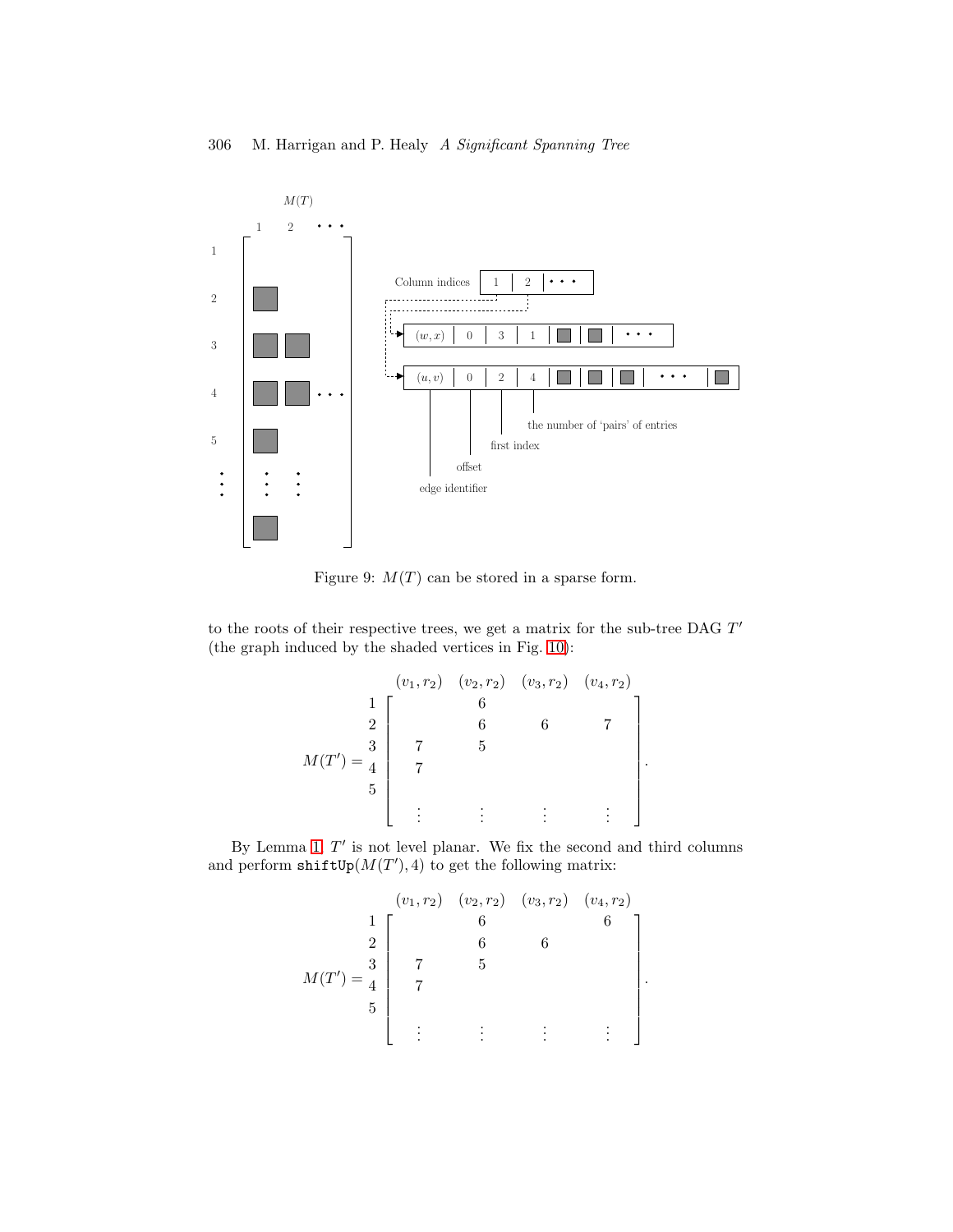

<span id="page-14-0"></span>Figure 10:  $T$  has two vertices with in-degree greater than one, namely  $r_1$  and  $r_2$  . We focus on the shaded sub-tree DAG rooted at  $r_1$  first.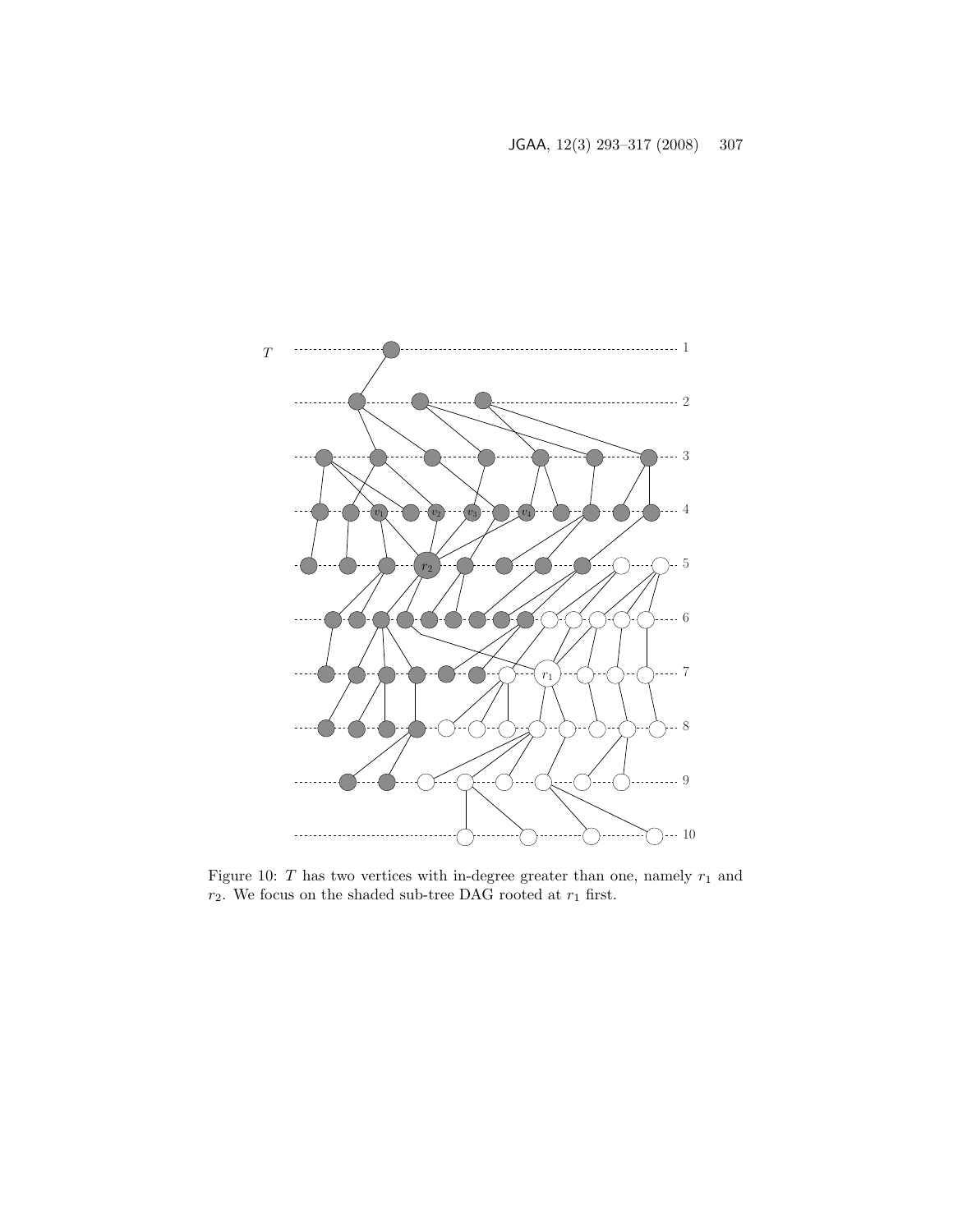

<span id="page-15-0"></span>Figure 11: We focus on the entire tree DAG rooted at  $r_2.$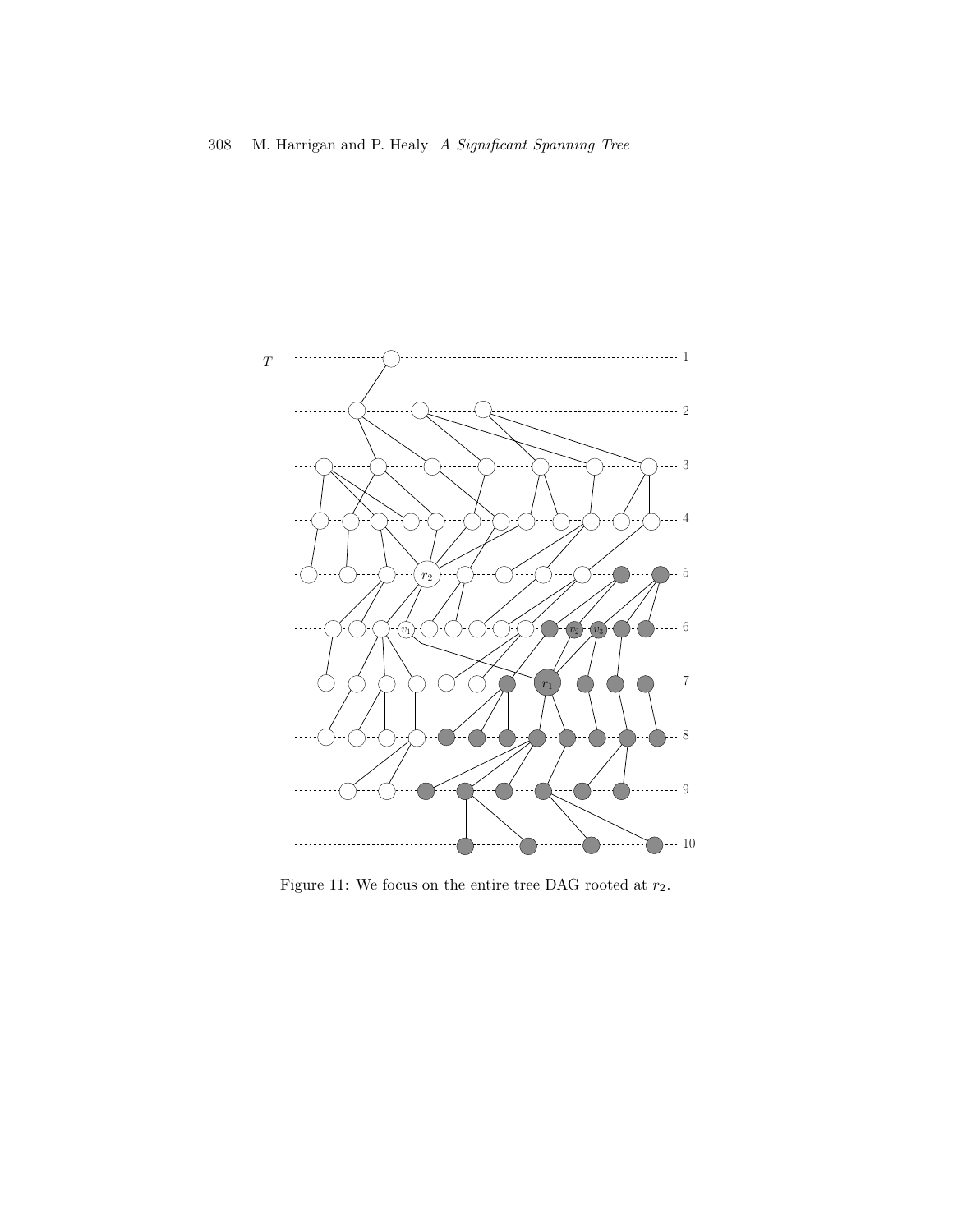.

.

This equates to inserting a dummy vertex along the edge  $(v_4, r_2)$ . T' is now level planar and we can turn to the level planarity of the entire tree  $T$  (see Fig. [11\)](#page-15-0). After traversing the (undirected) paths from each  $v \in \mathcal{N}^{-1}(r_1)$  to the roots of their respective trees and combining  $M(T')$  into the first column using Eqn. [2,](#page-9-1) we get a matrix for  $T$ :

M(T ) = (v1, r1) (v2, r1) (v3, r1) 1 9 2 9 3 9 4 9 5 9 8 9 6 8 . . . . . . . . . 

By Lemma [1,](#page-5-1) T is not level planar. We fix the second and third columns and perform  $\text{shiftUp}(M(T), 1)$  to get the following matrix:

$$
M(T) = \begin{bmatrix} (v_1, r_1) & (v_2, r_1) & (v_3, r_1) \\ 0 & 8 & 1 & 8 \\ 2 & 8 & 8 & 8 \\ 5 & 8 & 8 & 9 \\ 6 & 2 & 8 & 8 \\ 10 & 8 & 8 & 9 \\ 6 & 10 & 8 & 8 \\ 10 & 10 & 8 & 8 \\ 10 & 10 & 8 & 8 \\ 10 & 10 & 10 & 8 \\ 10 & 10 & 10 & 10 \\ 10 & 10 & 10 & 10 \\ 11 & 10 & 10 & 10 \\ 11 & 10 & 10 & 10 \\ 12 & 10 & 10 & 10 \\ 13 & 10 & 10 & 10 \\ 14 & 10 & 10 & 10 \\ 15 & 10 & 10 & 10 \\ 16 & 10 & 10 & 10 \\ 17 & 10 & 10 & 10 \\ 18 & 10 & 10 & 10 \\ 19 & 10 & 10 & 10 \\ 10 & 10 & 10 & 10 \\ 11 & 10 & 10 & 10 \\ 13 & 10 & 10 & 10 \\ 14 & 10 & 10 & 10 \\ 15 & 10 & 10 & 10 \\ 16 & 10 & 10 & 10 \\ 17 & 10 & 10 & 10 \\ 18 & 10 & 10 & 10 \\ 19 & 10 & 10 & 10 \\ 10 & 10 & 10 & 10 \\ 11 & 10 & 10 & 10 \\ 12 & 10 & 10 & 10 \\ 13 & 10 & 10 & 10 \\ 14 & 10 & 10 & 10 \\ 15 & 10 & 10 & 10 \\ 16 & 10 & 10 & 10 \\ 17 & 10 & 10 & 10 \\ 18 & 10 & 10 & 10 \\ 19 & 10 & 10 & 10 \\ 10 & 10 & 10 & 10 \\ 11 & 10 & 10 & 10 \\ 12 & 10 & 10 & 10 \\ 13 & 10 & 10 & 10 \\ 16 & 10 & 10 & 10 \\ 17 & 10 & 10 & 10 \\ 18 & 10 & 1
$$

This equates to inserting a dummy vertex along the edge  $(v_1, r_1)$ . T is now level planar and we are done.

#### <span id="page-16-0"></span>4.6 Violating the Leveling

While ensuring the level planarity of  $T$ , we may be violating the leveling with respect to G (see the edge  $(u, v)$  in Fig. [1\(](#page-2-1)b)). These upwardly directed edges can be deceptive when trying to understand the graph visually. However, we can insert compensating dummy vertices whenever the leveling with respect to G is violated.

We previously defined a leveling of G to be a surjective mapping  $\phi: V \to$  $\{1, 2, \ldots, k\}$  where  $\phi(v)$  specifies the level of each vertex v and, implicitly, the number of dummy vertices along each edge to make it proper. Alternatively, we can define a leveling of G to be a mapping  $\psi : E \to \mathbb{Z}^+$  where  $\psi(e)$  specifies the number of dummy vertices along each edge  $e$  to make it proper and, implicitly, the level of each vertex.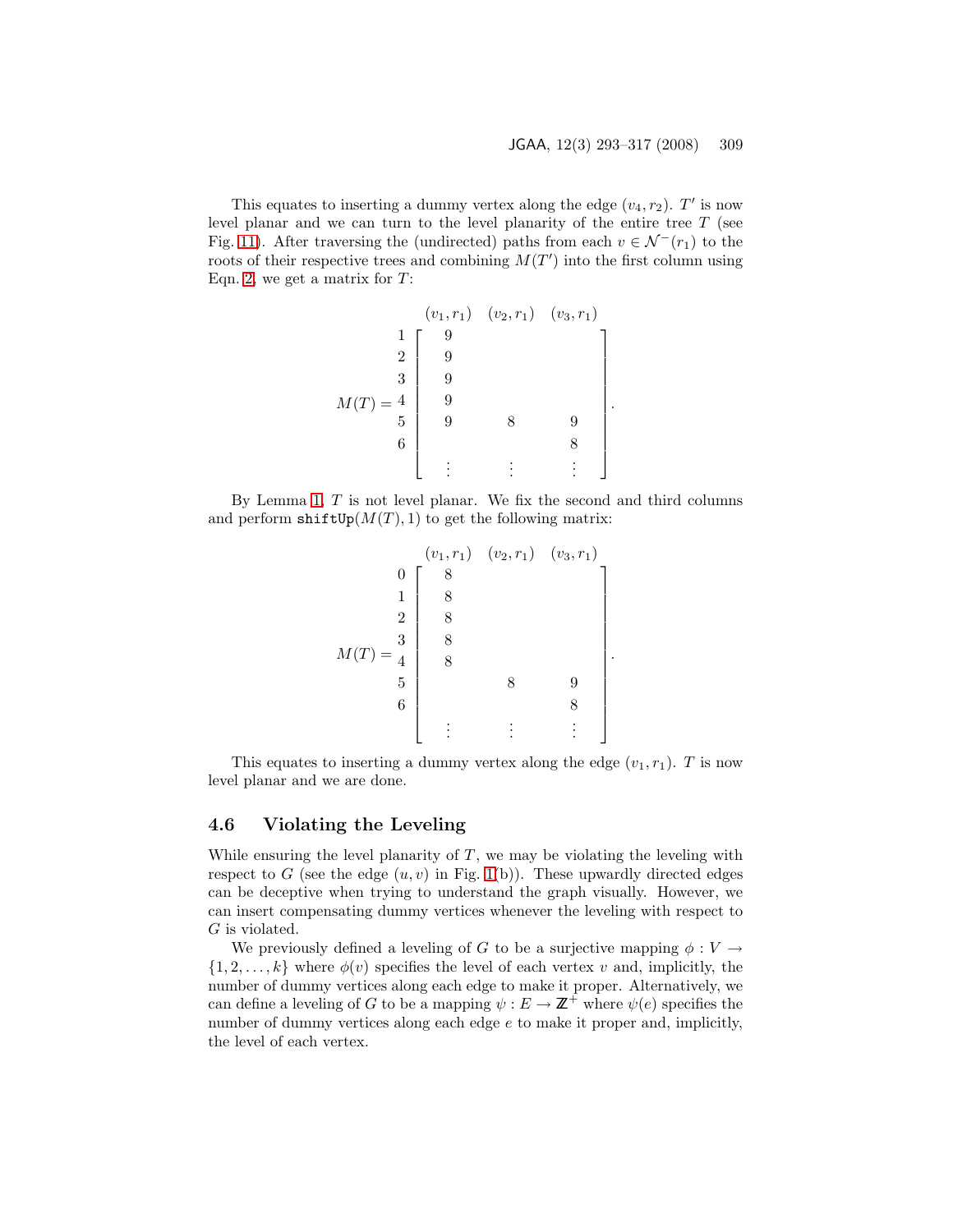

<span id="page-17-0"></span>Figure 12: Every edge in  $E \setminus E_T$  (the dashed edges) completes a fundamental cycle.

At the same time, every edge in  $E\backslash E_T$  completes an (undirected) fundamen-tal cycle C in T (see Fig. [12\)](#page-17-0). By traversing each C in some arbitrary direction, we get the cycle vector  $\chi(C)$  (with coordinates  $\chi(C)_e, \forall e \in E$ ) defined by

$$
\chi(C)_e = \begin{cases}\n1 & \text{if } e \text{ is directed with the traversal of C,} \\
-1 & \text{if } e \text{ is directed against the traversal of C,} \\
0 & \text{if } e \text{ is not in C.}\n\end{cases}
$$
\n(3)

We say that a cycle is *balanced* if  $\sum \chi(C) = 0$ . The set of vectors corresponding to a set of fundamental cycles  $C$  constitute a basis for the cycle vector space of G.

Now, suppose we partition the edge set  $E = \bigcup S = s_1 \cup \ldots \cup s_t$  such that each subset  $s_j, 1 \leq j \leq t$ , is the maximal set of edges shared between the same subset of cycles in  $\mathcal C$  (see Fig. [13\)](#page-18-0). In other words, two edges belong to the same subset if they are both bridges or both belong to the same S-vertex of an SPQRtree [\[9\]](#page-22-10) of the same biconnected component of the underlying undirected graph of G. Then, if  $\psi$  is some leveling of G, any dummy vertex along an edge  $e \in s_i$ ,  $1 \leq j \leq t$ , can be moved to any other similarly directed edge (with respect to any cycle) in  $s_j$ . In fact, we can specify an equivalence class of levelings of G using two mappings  $\psi_+ : S \to \mathbb{Z}^+$  and  $\psi_- : S \to \mathbb{Z}^+$  where  $\psi_+$  and  $\psi_$ specify the number of dummy vertices along the edges in either direction in each subset  $s_i$ . To make sure that the directions are consistent, we use a *fundamental* cycle-edge subset incidence matrix  $\mathcal F$  defined by

$$
\mathcal{F}_{C,s} = \begin{cases}\n1 & \text{if the directions of the edges in s} \\
\text{are consistent with the traversal of C,} \\
-1 & \text{if the directions of the edges in s} \\
\text{are inconsistent with the traversal of C,} \\
0 & \text{if s is not in C.}\n\end{cases}\n\tag{4}
$$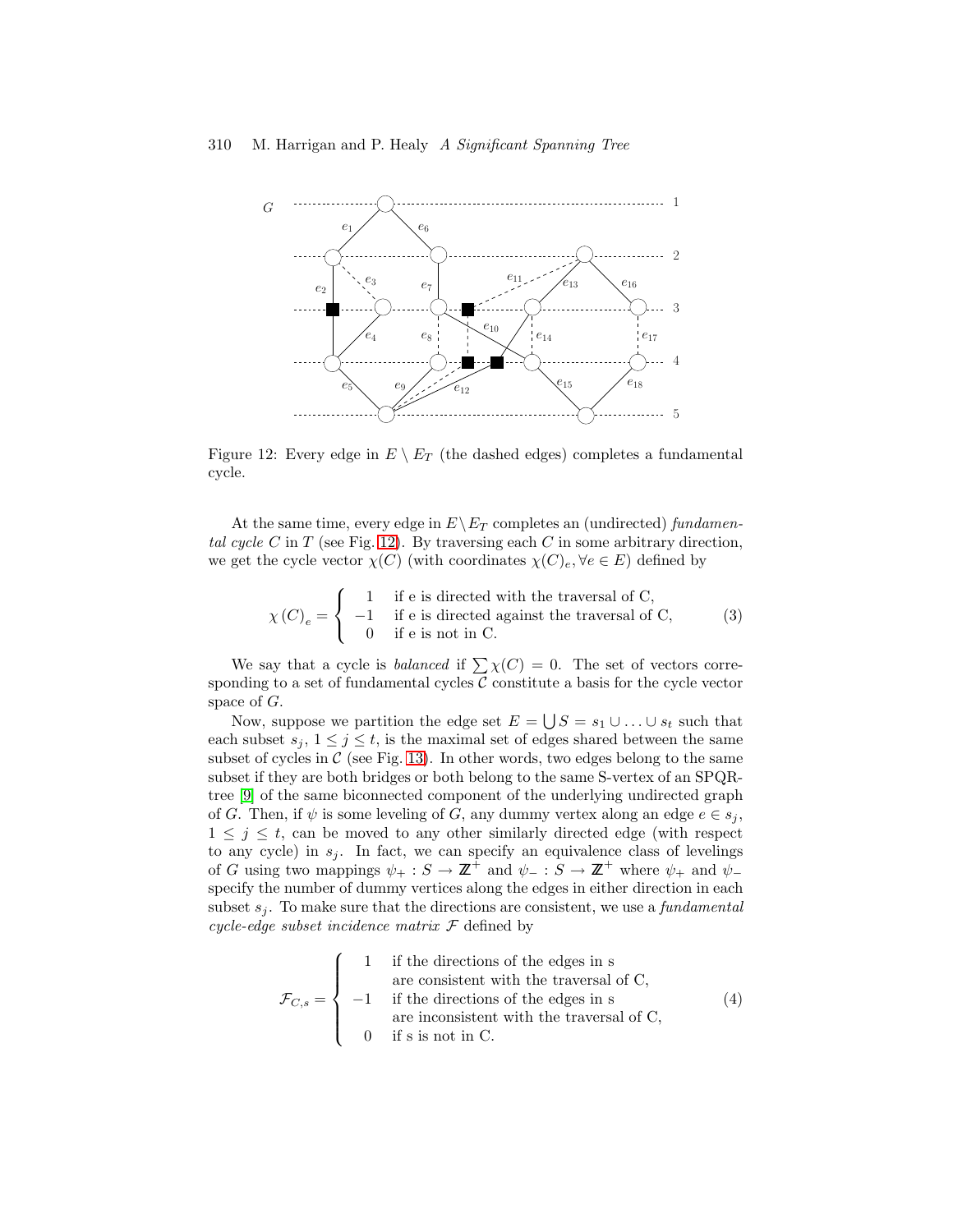

<span id="page-18-0"></span>Figure 13: The partitioning of the edge set in Fig. [12.](#page-17-0)

For example, a fundamental cycle-edge subset incidence matrix for the DAG in Fig. [12](#page-17-0) is

|                                                                                                                                                                                                                                                                                                    |  |  |  |  | $\begin{array}{cccccccccc} s_1 & s_2 & s_3 & s_4 & s_5 & s_6 & s_7 & s_8 & s_9 & s_{10} \end{array}$ |  |
|----------------------------------------------------------------------------------------------------------------------------------------------------------------------------------------------------------------------------------------------------------------------------------------------------|--|--|--|--|------------------------------------------------------------------------------------------------------|--|
|                                                                                                                                                                                                                                                                                                    |  |  |  |  |                                                                                                      |  |
| $\label{eq:2.1} \mathcal{F} = \begin{bmatrix} C_1 & 0 & 1 & 0 & 0 & 0 & 0 & 1 & 0 & 0 & 0 \\ C_2 & 0 & -1 & 0 & 0 & 0 & 0 & 0 & 1 & 1 & 0 \\ 1 & 0 & 0 & 1 & 1 & 0 & 0 & 0 & 0 & 0 \\ C_4 & 0 & -1 & 1 & 1 & 0 & 1 & 0 & 1 & 0 & 0 \\ C_5 & 0 & -1 & 1 & 1 & 1 & 0 & 0 & 1 & 0 & 1 \end{bmatrix}.$ |  |  |  |  |                                                                                                      |  |
|                                                                                                                                                                                                                                                                                                    |  |  |  |  |                                                                                                      |  |
|                                                                                                                                                                                                                                                                                                    |  |  |  |  |                                                                                                      |  |
|                                                                                                                                                                                                                                                                                                    |  |  |  |  |                                                                                                      |  |

We define the vectors  $\vec{w}$  (with coordinates  $\vec{w}_s, \forall s \in S$ , in the order of the columns of F) by  $\vec{w}_s = \psi_+(s) - \psi_-(s)$  and  $\vec{b}$  (with coordinates  $\vec{b}_C, \forall C \in \mathcal{C}$ , in the order of the rows of  $\mathcal{F}$ ) by  $\vec{b}_C = \sum \chi(C)$ . Now, if  $\psi_+$  and  $\psi_-$  specify a leveling of G then

$$
\mathcal{F}\vec{w} = \vec{b},\tag{5}
$$

i.e. the dummy vertices balance the fundamental cycles. This formulation has been used by [\[14\]](#page-23-12) to find a leveling of a DAG G with the minimum number of dummy vertices.

So if we start with an initial leveling of  $G$  and add dummy vertices to ensure level planarity with respect to  $T$ , we can prevent any violation of the leveling by examining the null-space of  $\mathcal F$ . For example, if the edge  $e_{13}$  in  $s_5$  needs an additional dummy vertex, this can be compensated by adding a dummy vertex to  $e_{11}$  in  $s_1$  and a dummy vertex to one of  $e_{16}$ ,  $e_{17}$  or  $e_{18}$  in  $s_{10}$  since the columns corresponding to  $s_1$ ,  $s_5$  and  $s_{10}$  in  $\mathcal F$  are linearly dependent.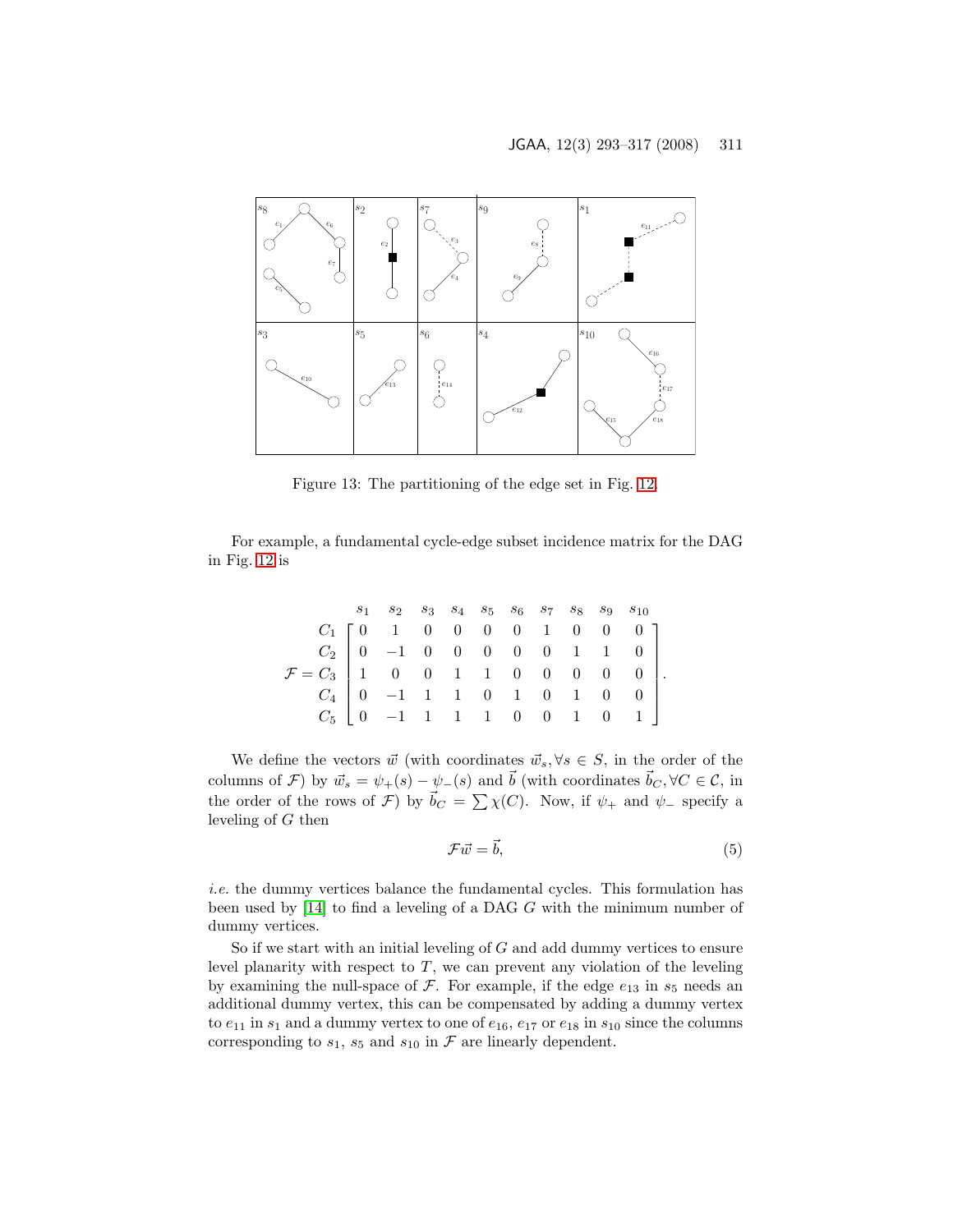## <span id="page-19-0"></span>5 Crossing Minimization

An embedding algorithm is implied by makeTreeDAGLevelPlanar. Fixing columns  $(j_L, j_R$  and  $j_F$ ) determines the relative order of their corresponding vertices on their respective levels. However, we have some freedom when positioning the remaining vertices. We use this freedom to minimize the number of edge crossings involving edges that are not part of the significant spanning tree  $E_T$ .

We use an order induced by a Fiedler vector  $\vec{x}$  of  $\mathcal{L}(G)$ : if the relative order of two vertices  $u, v$  on the same level has not been decided and  $\vec{x}_u$  <  $\vec{x}_v$  then we set u to the left of v. This heuristic has previously been used to determine exact x-coordinates when drawing a directed graph [\[6\]](#page-22-11) and for the 2-level crossing minimization problem [\[28\]](#page-24-4). It is based on a result of [\[30\]](#page-24-5) that shows a strong relation between the minimum linear arrangement (MLA) problem of a bipartite graph, the bipartite crossing number and an algorithm for finding an approximate solution to the MLA problem [\[23\]](#page-23-13): Given an undirected graph  $G = (V, E)$ , the MLA problem is to determine a bijection  $f : V \to$  $\{1 \dots |V|\}$  such that  $\sum_{(u,v)\in E} |f(u) - f(v)|$  is minimized. [\[23\]](#page-23-13) use a Fiedler vector  $\vec{x}$  of  $\mathcal{L}(G)$  to induce an order (if  $\vec{x}_u < \vec{x}_v$  then  $f(u) < f(v)$ ) which is unique up to the relative order of repeated eigenvector elements. [\[30\]](#page-24-5) show that in most cases, if we have an approximate solution to the MLA problem for a bipartite graph  $G = (V_1 \cup V_2, E)$ , we can place the vertices of  $V_1$  and  $V_2$  on two levels in the order obtained from f to obtain a good approximation for the 2-level crossing minimization problem. Empirical evidence [\[28\]](#page-24-4) suggests that this heuristic efficiently provides good solutions for the 2-level case and [\[6\]](#page-22-11) have used it with much success over an arbitrary number of levels. It is worth noting that this order is determined globally, i.e. for all vertices on all levels at the same time.

## <span id="page-19-1"></span>6 Bringing It All Together

We now outline how the approach from the preceding sections can be used to draw an entire directed graph. The dependency relationship between packages in large software systems tend to have a specific structure. Packages depend on base packages with common functionality that is shared with many other packages and on certain application-specific packages. Supposing this graph has a significant spanning tree, e.g. the tree that propagates the most centrality, we can draw it so that this spanning tree is emphasized.

Figure [14](#page-20-1) depicts the largest connected component of the dependency graph for packages of the Python programming language<sup>[1](#page-19-2)</sup> after removing any redundant dependencies by computing its transitive reduction. The significant spanning tree (solid edges) was computed as in Sect. [3](#page-3-0) and the orders of the vertices on each level were determined by the embedding algorithm implied by makeTreeDAGLevelPlanar along with the crossing minimization heuristic. The computation of the final x-coordinates was based on the work of  $[4]$  and the

<span id="page-19-2"></span><sup>1</sup>http://www.python.org/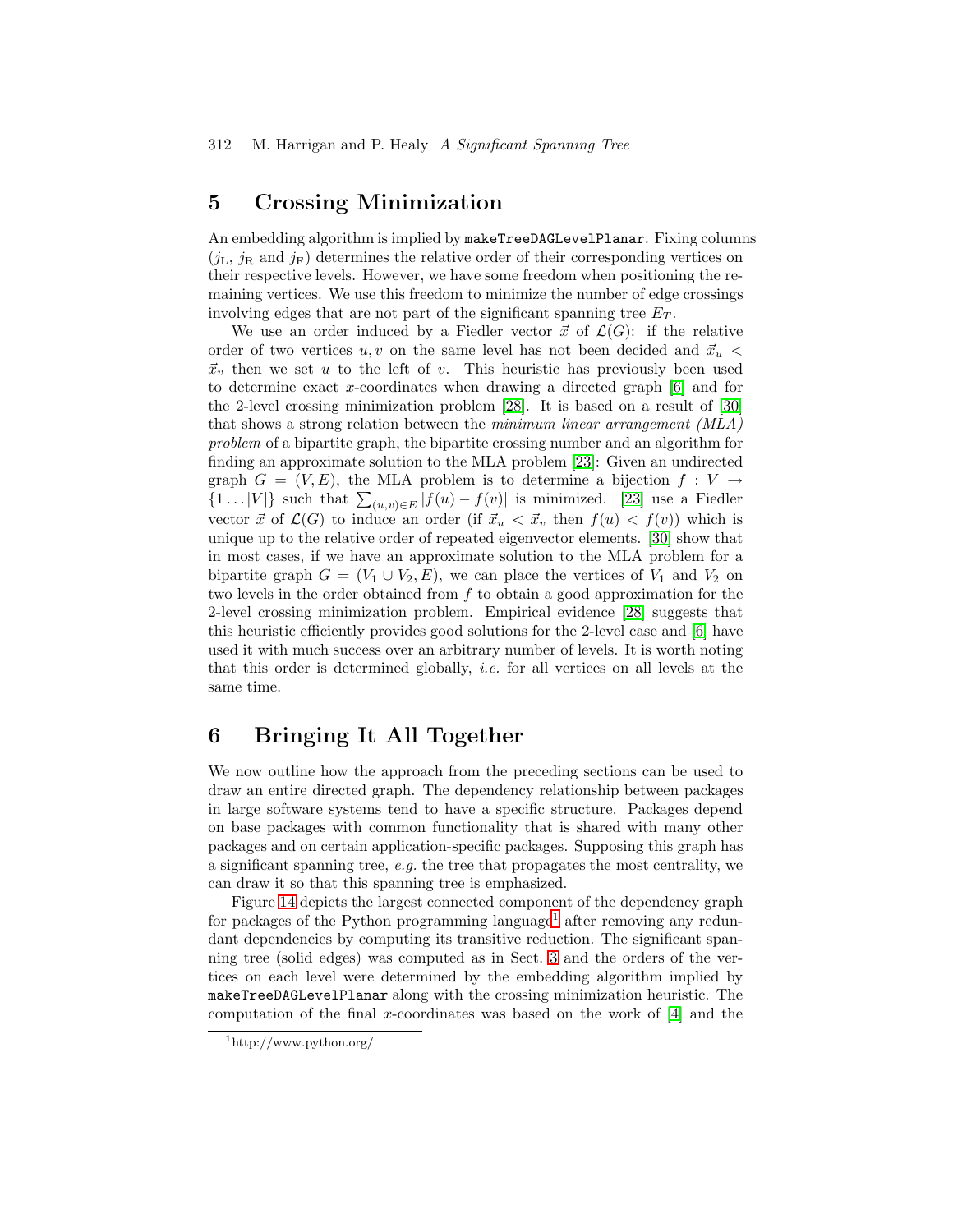

<span id="page-20-1"></span>Figure 14: The dependency graph for Python packages.

less significant edges (dashed edges) were added in by hand. The technique of Sect. [4.6](#page-16-0) has not been applied.

## <span id="page-20-0"></span>7 Conclusion

We have presented a method of drawing a directed graph that emphasizes a significant spanning tree. The spanning tree is a tree DAG with multiple sources and so it is more appropriate to give each of these vertices root status than to nominate any single vertex and hang the subtrees from it. We ensure the level planarity of the spanning tree by inserting dummy vertices and restrict the possible level embeddings so that no two significant edges cross. These steps can be performed in linear time using a sparse form of matrix storage. We also show that finding a minimum number of dummy vertices to ensure level planarity even when the tree DAG has exactly one vertex of in-degree greater than one is NP-Hard.

The remaining freedom in the order of the vertices on their respective levels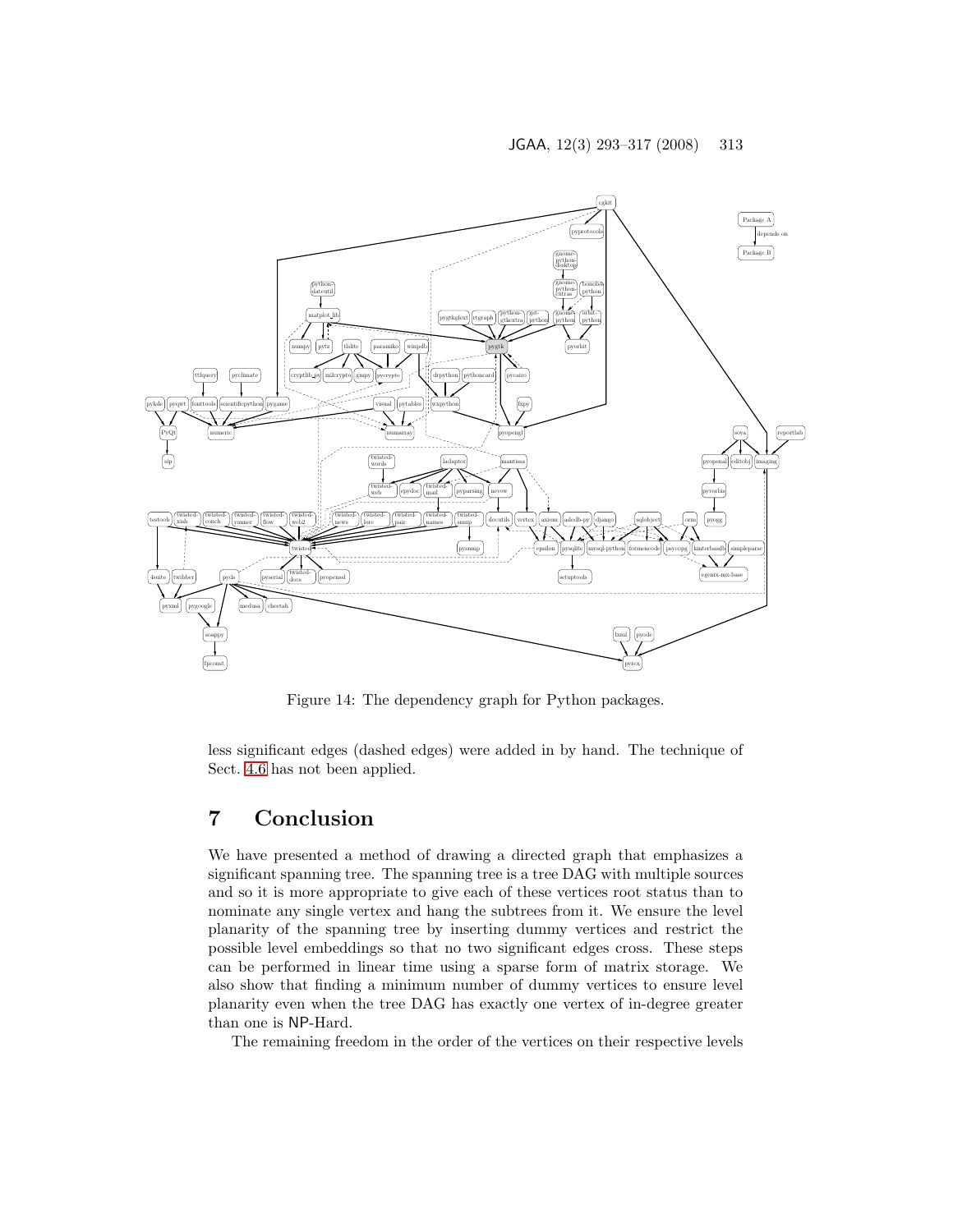is used to reduce the number of edge crossings between the remaining edges. We avoid the level-by-level sweep found in most implementations of the Sugiyama framework by using a globally oriented Fiedler vector as a multi-level crossing minimization heuristic. Upwardly directed edges in the final drawing can be fixed using compensating dummy vertices, provided the edges are not part of a directed cycle.

# 8 Acknowledgments

The authors are grateful to the referees for their helpful comments.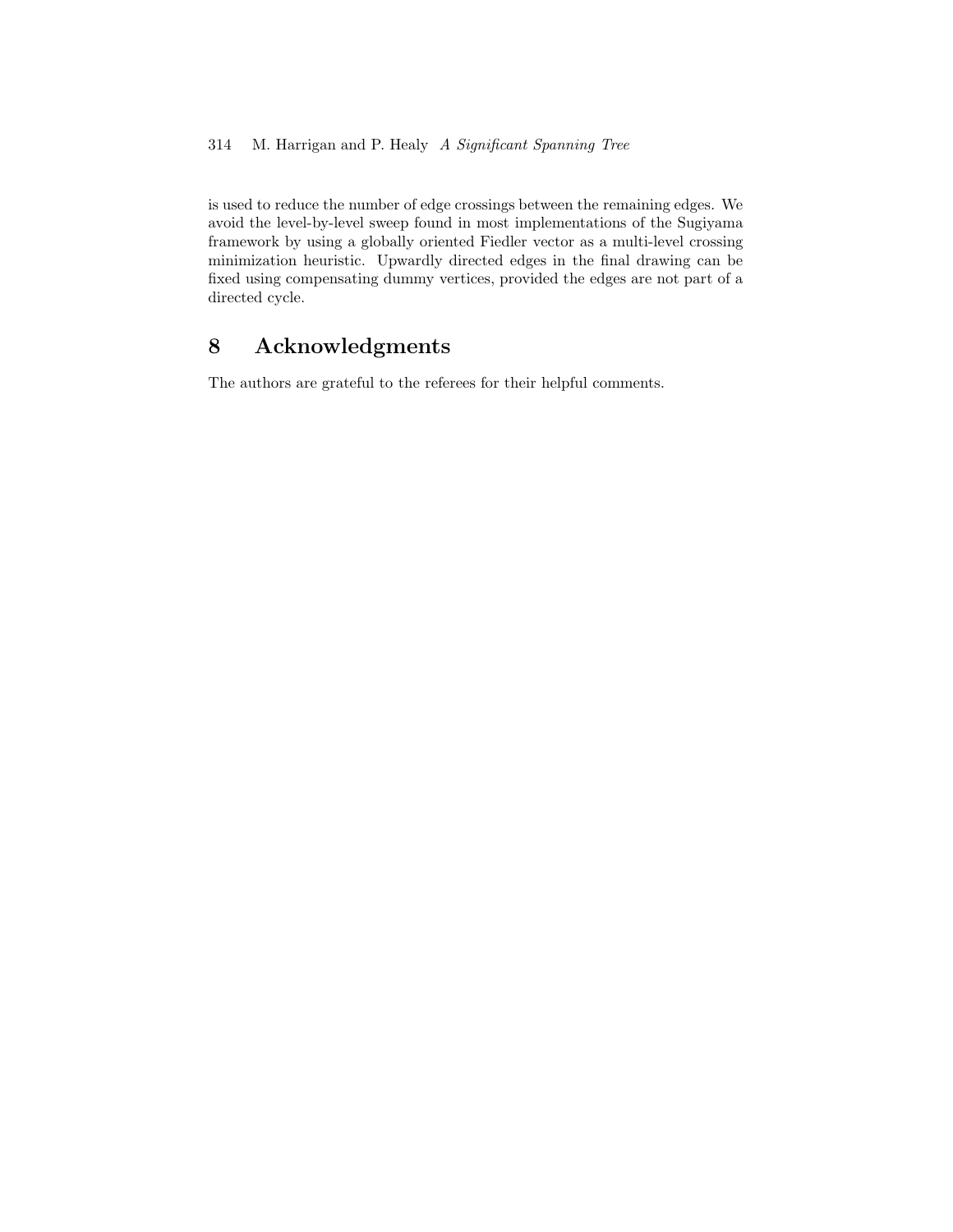## <span id="page-22-6"></span>References

- [1] B. Alidaee and N. Womer. Scheduling with Time Dependent Processing Times: Review and Extensions. Journal of the Operational Research Soci $ety, 50(7):711-720, 1999.$
- <span id="page-22-5"></span><span id="page-22-0"></span>[2] P. Bonacich. Factoring and Weighting Approaches to Status Scores and Clique Identification. Journal of Mathematical Sociology, 2:113–120, 1972.
- [3] R. Botafogo, E. Rivlin, and B. Schneiderman. Structural Analysis of Hypertexts: Identifying Hierarchies and Useful Metrics. ACM Transactions on Information Systems, 10(2):142–180, 1992.
- <span id="page-22-12"></span>[4] U. Brandes and B. Köpf. Fast and Simple Horizontal Coordinate Assignment. In P. Mutzel, M. Jünger, and S. Leipert, editors, Proceedings of the  $9^{th}$  International Symposium on Graph Drawing (GD'01), pages 31–44. Springer, 2002.
- <span id="page-22-1"></span>[5] C. Buchheim, M. Jünger, and S. Leipert. Drawing Rooted Trees in Linear Time. Software – Practice and Experience, 36(6):651–665, 2006.
- <span id="page-22-11"></span>[6] L. Carmel, D. Harel, and Y. Koren. Combining Hierarchy and Energy for Drawing Directed Graphs. IEEE Transactions on Visualization and Computer Graphics, 10(1):46–57, 2004.
- <span id="page-22-7"></span>[7] T. Cheng and Q. Ding. The Complexity of Scheduling Starting Time Dependent Tasks with Release Times. Information Processings Letters, 65(2):75–79, 1998.
- <span id="page-22-8"></span>[8] G. Di Battista and E. Nardelli. Hierarchies and Planarity Theory. IEEE Transactions on Systems, Man and Cybernetics, 18(6):1035–1046, 1988.
- <span id="page-22-10"></span>[9] G. Di Battista and R. Tamassia. On-Line Maintenance of Triconnected Components with SPQR-Trees. Algorithmica, 15(4):302–318, 1996.
- <span id="page-22-3"></span>[10] P. Eades and S. Whitesides. Drawing Graphs in Two Layers. Theoretical Computer Science, 131(2):361–374, 1994.
- <span id="page-22-2"></span>[11] P. Eades and N. Wormald. Edge Crossings in Drawings of Bipartite Graphs. Algorithmica, 11(4):379–403, 1994.
- <span id="page-22-9"></span>[12] J. Fowler and S. Kobourov. Minimum Level Nonplanar Patterns for Trees. In S. Hong, T. Nishizeki, and W. Quan, editors, *Proceedings of the 15<sup>th</sup>* International Symposium on Graph Drawing (GD'07) (to appear). Springer, 2008.
- <span id="page-22-4"></span>[13] D. Harel and Y. Koren. A Fast Multi-Scale Method for Drawing Large Graphs. Journal of Graph Algorithms and Applications, 6(3):179–202, 2002.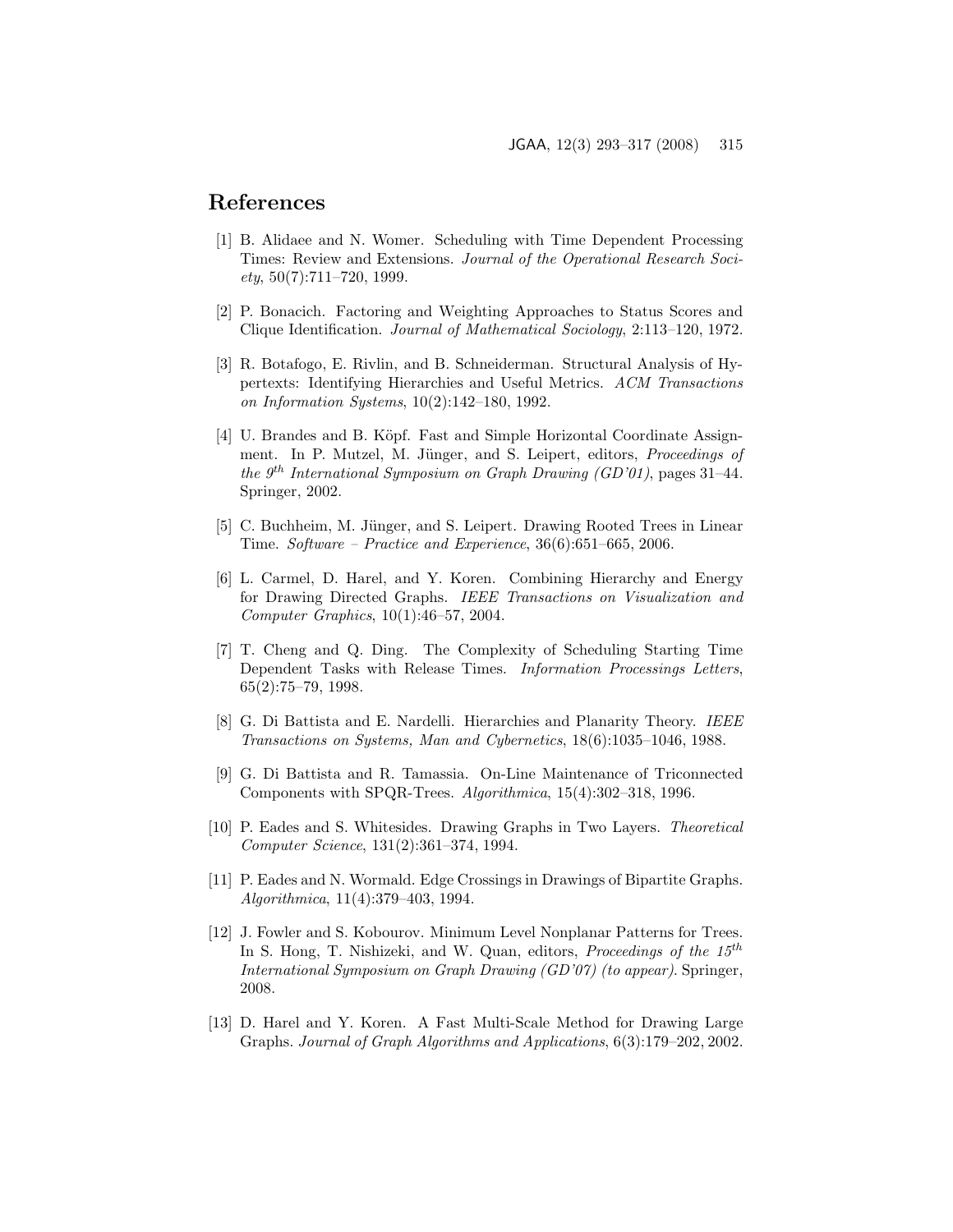#### 316 M. Harrigan and P. Healy A Significant Spanning Tree

- <span id="page-23-12"></span>[14] M. Harrigan and P. Healy. On Layering Directed Acyclic Graphs. In M. Jünger, S. Kobourov, and P. Mutzel, editors, Graph Drawing, volume 05191 of Dagstuhl Seminar Proceedings, Germany, 2005.
- <span id="page-23-10"></span>[15] M. Harrigan and P. Healy. Practical Level Planarity Testing and Layout with Embedding Constraints. In S. Hong, T. Nishizeki, and W. Quan, editors, Proceedings of the  $15^{th}$  International Symposium on Graph Drawing  $(GD'07)$  (to appear). Springer, 2008.
- <span id="page-23-9"></span>[16] P. Healy and A. Kuusik. Algorithms for Multi-Level Graph Planarity Testing and Layout. Theoretical Computer Science, 320(2–3):331–344, 2004.
- <span id="page-23-11"></span>[17] P. Healy, A. Kuusik, and S. Leipert. A Characterization of Level Planar Graphs. Discrete Mathematics, 280(1-3):51–63, 2004.
- <span id="page-23-7"></span>[18] L. Heath and S. Pemmaraju. Stack and Queue Layouts of Directed Acyclic Graphs: Part II. SIAM Journal on Computing, 28(5):1588–1626, 1999.
- <span id="page-23-0"></span>[19] I. Herman, G. Melançon, and M. Marshall. Graph Visualization and Navigation in Information Visualization: A Survey. IEEE Transactions on Visualization and Computer Graphics, 6(1):24–43, 2000.
- <span id="page-23-3"></span>[20] H. Hotelling. Analysis of a Complex of Statistical Variables into Principal Components. Journal of Educational Psychology, 24:417–441, 1933.
- <span id="page-23-8"></span>[21] M. Jünger, S. Leipert, and P. Mutzel. Level Planarity Testing in Linear Time. In S. Whitesides, editor, Proceedings of the  $6<sup>th</sup> International Sym$ posium on Graph Drawing (GD'98), pages 224–237. Springer, 1999.
- <span id="page-23-4"></span>[22] D. Jungnickel. Graphs, Networks and Algorithms. Algorithms and Computation in Mathematics. Springer, 2nd edition, 1999.
- <span id="page-23-13"></span>[23] M. Juvan and B. Mohar. Optimal Linear Labelings and Eigenvalues of Graphs. Discrete Applied Mathematics, 36(2):153–168, 1992.
- <span id="page-23-5"></span>[24] D. Koschützki, K. Lehmann, L. Peeters, S. Richter, D. Tenfelde-Podehl, and O. Zlotowski. Centrality Indices. In U. Brandes and T. Erlebach, editors, Network Analysis, pages 16–61. Springer, 2005.
- <span id="page-23-6"></span>[25] K. Lehmann and S. Kottler. Visualizing Large and Clustered Networks. In M. Kaufmann and D. Wagner, editors, Proceedings of the  $14^{th}$  International Symposium on Graph Drawing (GD'06), pages 240–251. Springer, 2007.
- <span id="page-23-1"></span>[26] T. Munzner. H3: Laying Out Large Directed Graphs in 3D. In Proceedings of the IEEE Symposium on Information Visualization (InfoVis'97), pages 2–10. IEEE Computer Society, 1997.
- <span id="page-23-2"></span>[27] T. Munzner. Drawing Large Graphs with H3Viewer and Site Manager. In S. Whitesides, editor, Proceedings of the  $6<sup>th</sup> International Symposium on$ Graph Drawing (GD'98), pages 384–393. Springer, 1998.